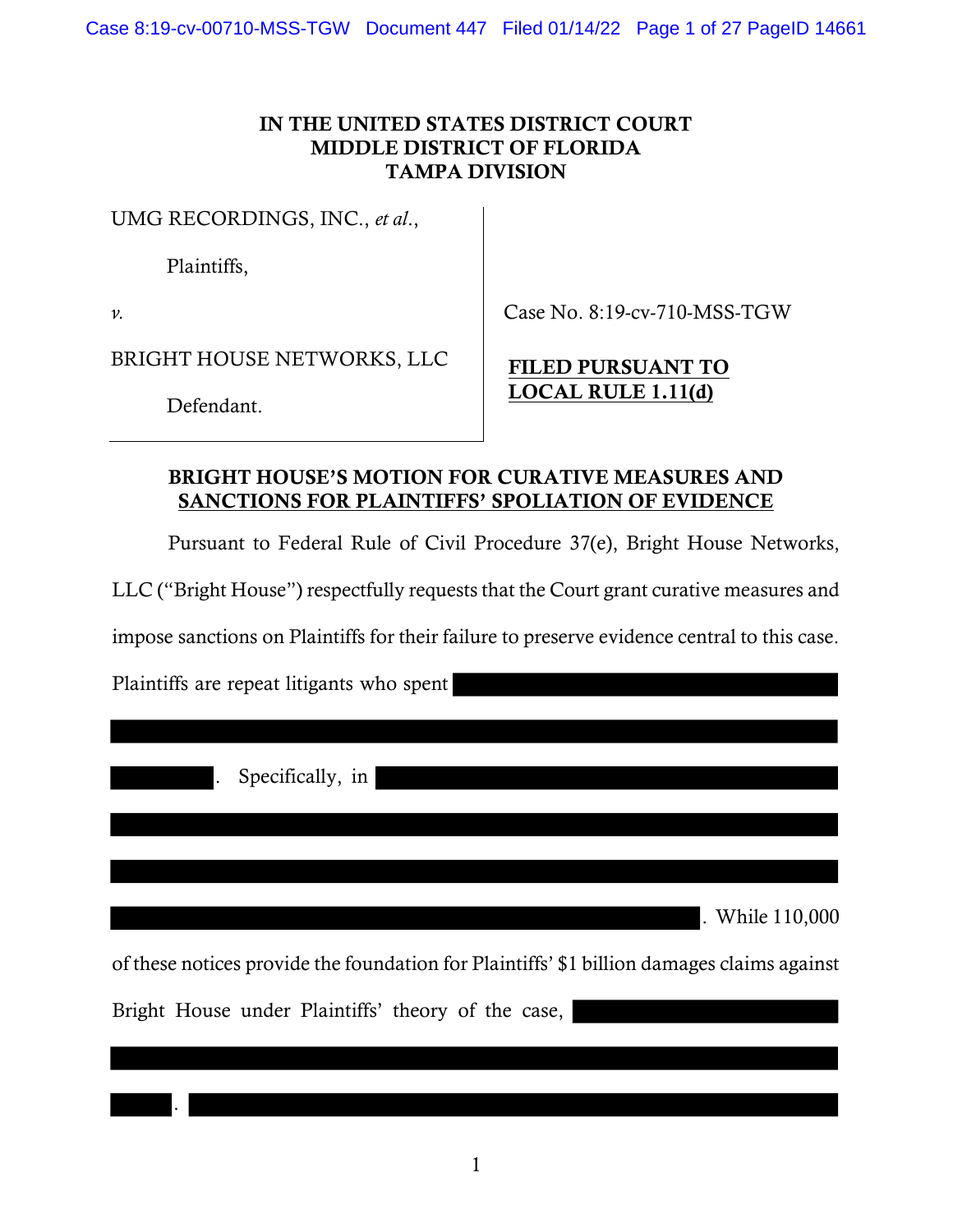. Plaintiffs'

destruction of evidence has unduly prejudiced Bright House's ability to challenge Plaintiffs' direct infringement case—the bedrock of the entire lawsuit. In these circumstances, curative measures and sanctions are warranted.

### BACKGROUND

# A. Plaintiffs Anticipated Litigation As Early As December 2011

|                                                             | $See$ Ex. A, |
|-------------------------------------------------------------|--------------|
| Ex. B, Feb. 23, 2021 Charter Hr'g Tr. 87:9-17. <sup>1</sup> |              |
| Specifically, the<br>$\ddot{\phantom{a}}$                   |              |
|                                                             |              |
|                                                             |              |
| , at -04.<br>Ex. A,                                         |              |
|                                                             |              |
| $(i.e.,$ Plaintiffs). <i>Id.</i> at -10.                    |              |
|                                                             |              |
|                                                             | Id. at -02.  |
|                                                             |              |
|                                                             |              |

<sup>1</sup> Exhibits cited herein as "Ex." are attached to the Declaration of Andrew Schapiro.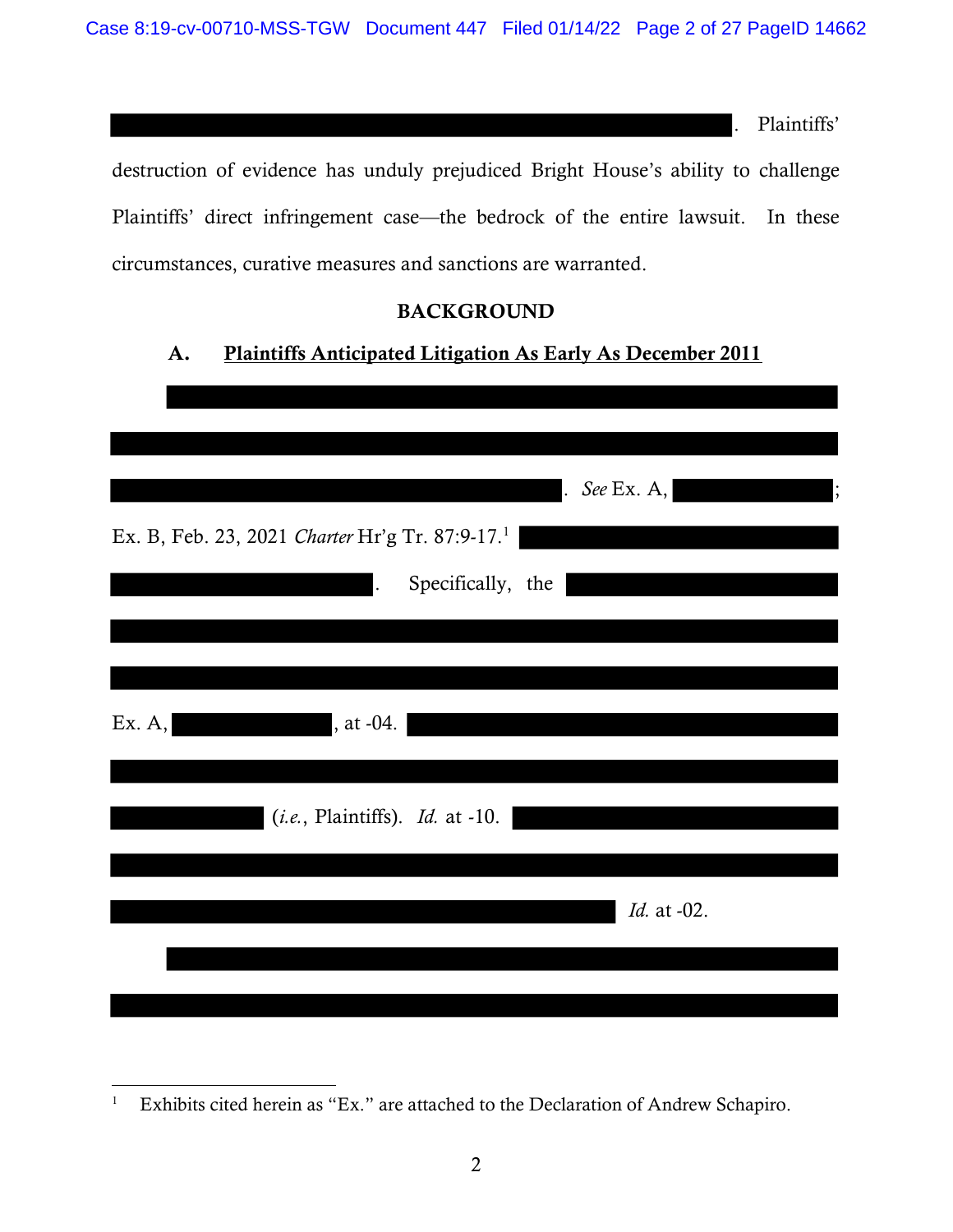Case 8:19-cv-00710-MSS-TGW Document 447 Filed 01/14/22 Page 3 of 27 PageID 14663

|                                                               | <i>Id.</i> at -04. |
|---------------------------------------------------------------|--------------------|
| Id.<br>$\mathbf{.}$                                           |                    |
| Id.                                                           |                    |
|                                                               |                    |
| See, e.g., Ex. C, <sup>2</sup> at -33-34.                     |                    |
|                                                               |                    |
| at -34. There is no conflict between                          | ("ISP"). Id.       |
|                                                               |                    |
| , at -02; see also Ex. C, at -33. Simply put,                 | Ex. $A,$           |
| and that they were under an obligation to preserve all of it. |                    |

<sup>&</sup>lt;sup>2</sup> The (attached as Exhibits C, D, E, and F) are, for this discussion, near-identical, and therefore citations are solely to the (Ex. C).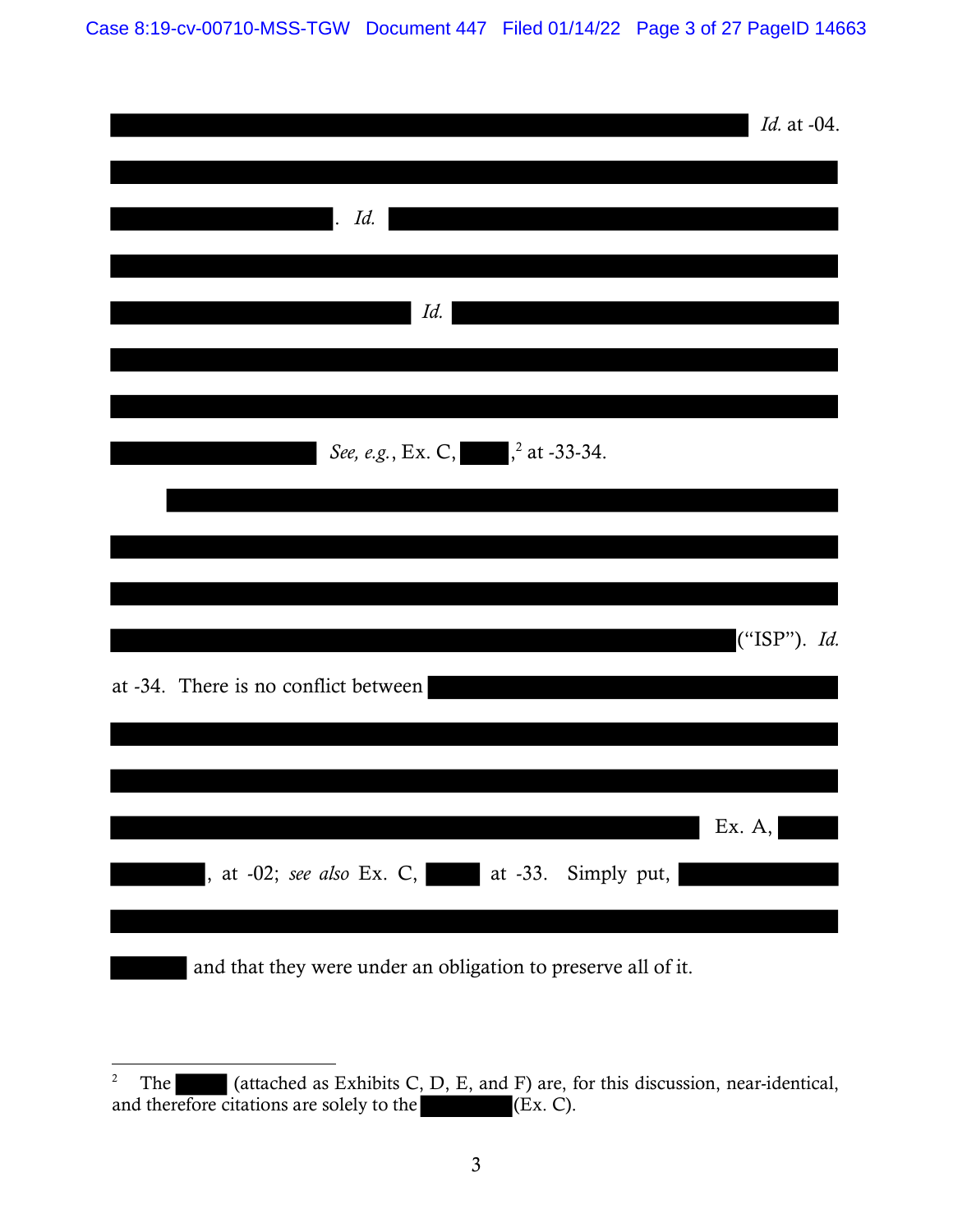# B. The 2012-2015 "Notice Program"

### 1. MarkMonitor's Software Used to Identify Plaintiffs' Files

| From 2012 to 2015, Plaintiffs, with MarkMonitor, carried out a "Notice" |
|-------------------------------------------------------------------------|
| Program."                                                               |
| See Ex.                                                                 |
|                                                                         |
| at -23, -34.<br>C,                                                      |
|                                                                         |
|                                                                         |
|                                                                         |
| <i>Id.</i> at -32.                                                      |
| 2.<br>Audible Magic's Software Used To "Verify" Files                   |
|                                                                         |
| . Ex. G, Bahun Tr. 100:22-102:11, 103:10-22.                            |
|                                                                         |
|                                                                         |
|                                                                         |
| . Ex. J, Ikezoye Tr. 45:7-25.                                           |
|                                                                         |
|                                                                         |
| Id. 35:19-36:15.                                                        |
| . Ex. H, Paczkowski                                                     |
| Tr. 96:21-97:8.                                                         |
|                                                                         |
| . Ex. K, Snow Rep. 1123-26; see also Ex. L,                             |
| Wold Tr. 28:18-29:21; Ex. G, Bahun Tr. 103:25-104:9.                    |
|                                                                         |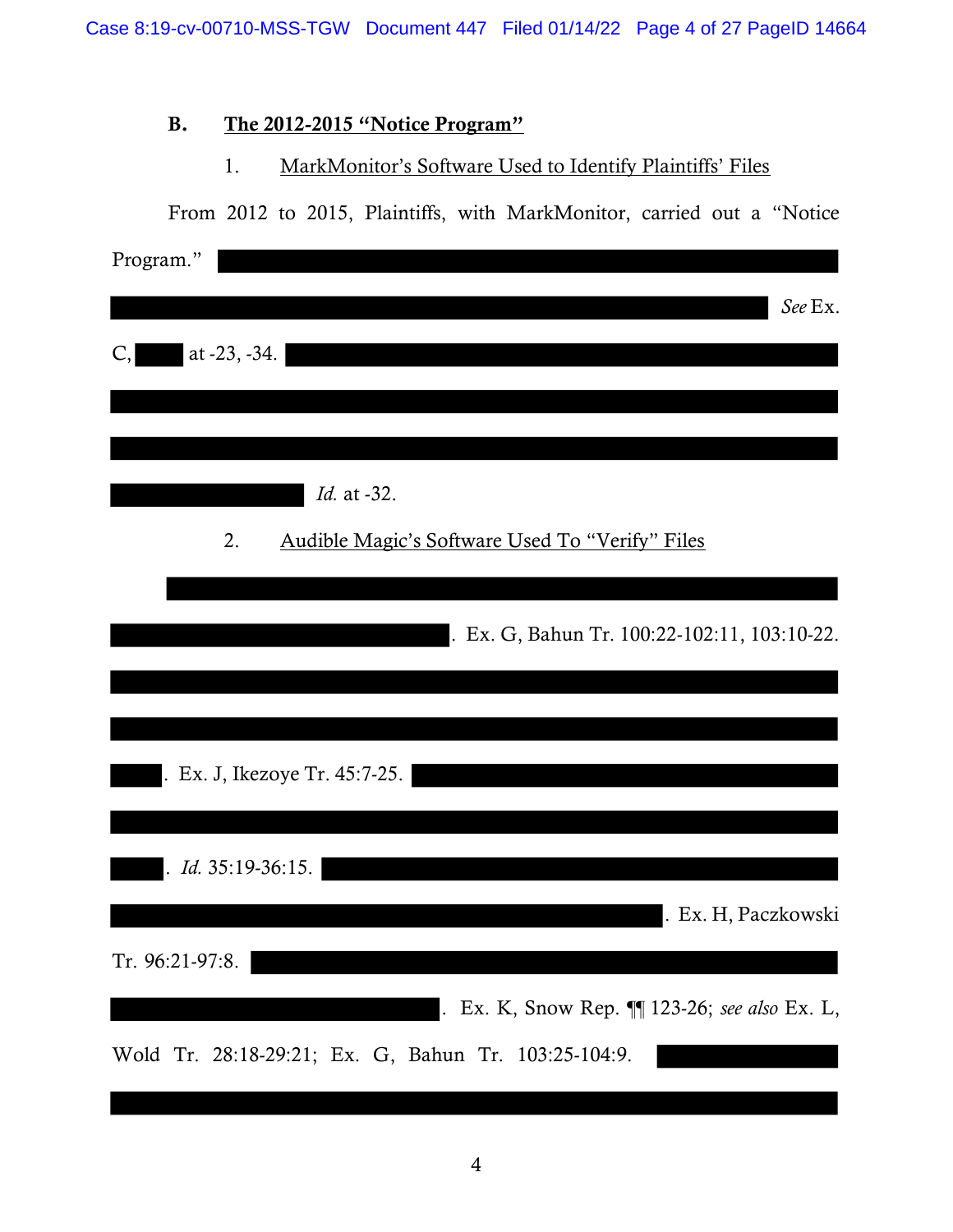|                   | Ex. G, Bahun Tr. 35:10-36:5; Ex. H, Paczkowski      |
|-------------------|-----------------------------------------------------|
| Tr. 164:20-167:2. |                                                     |
|                   |                                                     |
|                   |                                                     |
|                   | Ex. C,<br>at -32; Ex. G, Bahun Tr. 49:10-24.        |
|                   |                                                     |
|                   |                                                     |
| $\mathbf{r}$      | Ex. C, SOW, at -32.                                 |
|                   |                                                     |
|                   | . See id. at -32, 35; Ex. W, Sheckler Tr. 196:6-19. |
| 3.                | MarkMonitor Transmitted Notices To ISPs             |
|                   |                                                     |
|                   |                                                     |
|                   |                                                     |
|                   | at -33; Ex. G, Bahun Tr. 162:20-164:7.<br>Ex. $C$ , |
|                   |                                                     |
|                   |                                                     |
|                   |                                                     |
|                   | . Ex. C, at -33-34. According to MarkMonitor,       |
|                   |                                                     |

<sup>3</sup> A torrent is a collection of files shared on a P2P network. See Ex. M, Chatterjee Rep. ¶ 29.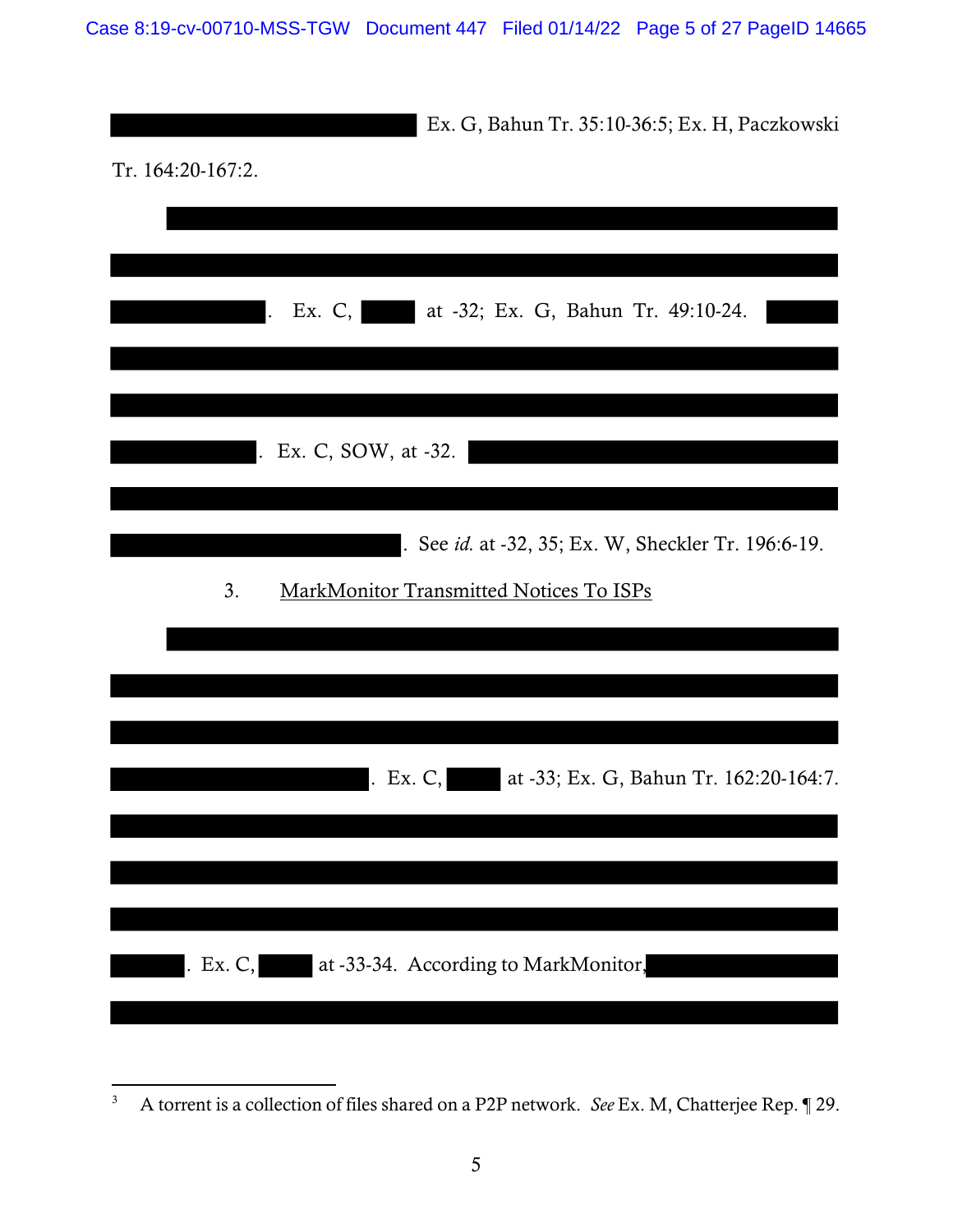| See Ex. N, Frederiksen-Cross Rep. ¶ 152, 156 |
|----------------------------------------------|
|                                              |
|                                              |
|                                              |
|                                              |

Each notice stated that "the RIAA is authorized to act on behalf of its member companies in matters involving the infringement of their sound recordings, including enforcing their copyrights and common law rights on the Internet," and expressly reserved the RIAA member's rights. Ex. U, Notice.

> 4. Plaintiffs Anticipated Using Evidence Generated By The Notice Program In Litigation

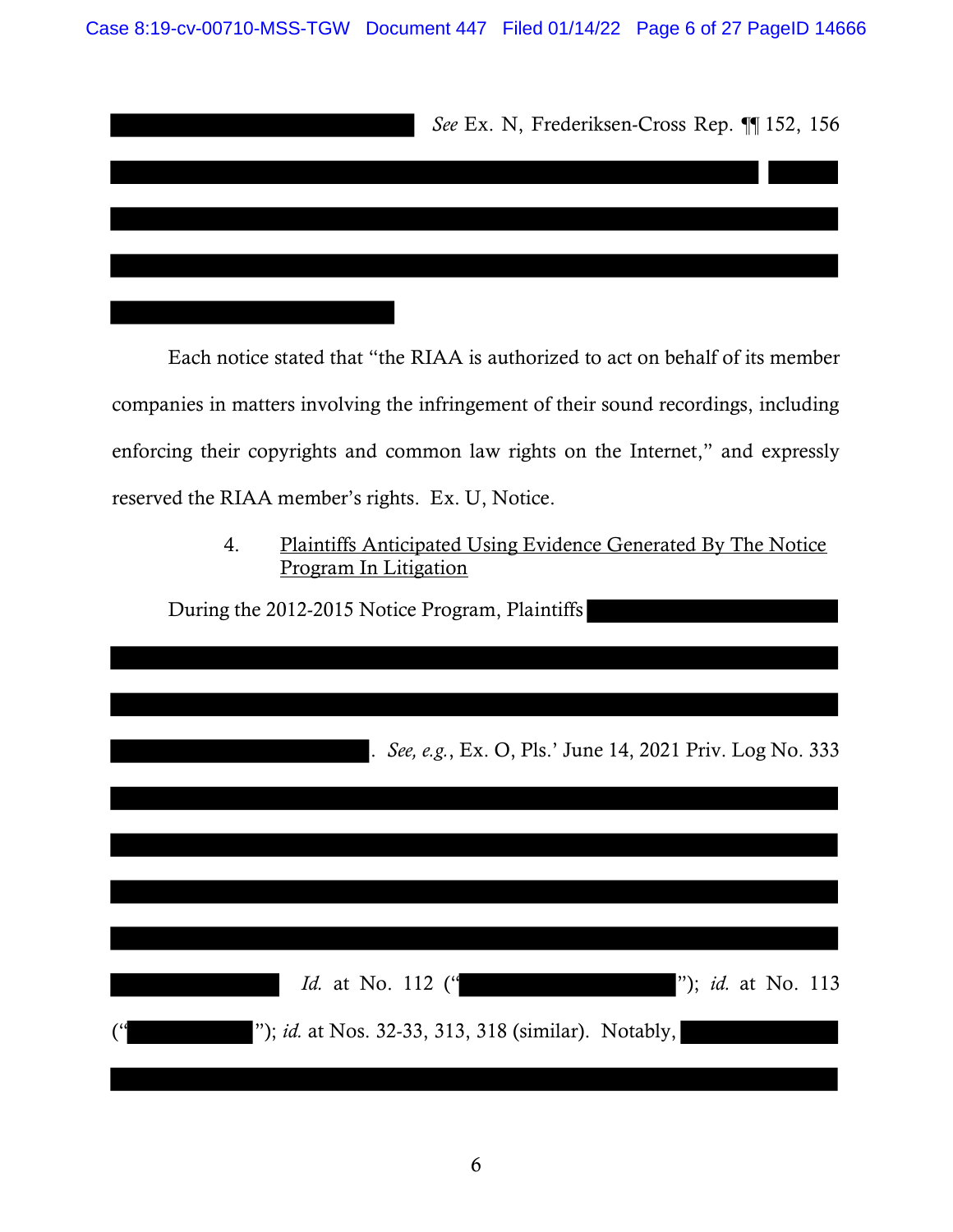*Id.* at No. 208 (" $\blacksquare$ ").

Litigation was also a part of Plaintiffs' anti-piracy strategy. Ex. P, McMullan Tr. 91:6- 15 ("We sue a lot of folks, a lot of companies"); Ex. X,

).

During this time, Plaintiffs were aware that

. Ex. Q, Email chain, at -00.

# C. MarkMonitor Knowingly Discarded Evidence Underlying The **Notices**

Plaintiffs contend that, as a result of the Notice Program, Bright House received notices alleging infringement of more than 7,271 works by Bright House subscribers.<sup>4</sup> Ex. N, Frederiksen-Cross Rep. ¶ 152; Dkt. 116-1 & 116-2, Am. Exs. A & B to First Am. Compl. These notices are the "evidence" relied on by Plaintiffs in asserting secondary infringement claims against Bright House. It is undisputed, however, that the following information underlying the 2012-2015 Notice Program is no longer available:



<sup>4</sup> Almost half of these notices were never received by Bright House, as they were sent to an entirely separate ISP, as set out in Bright House's motion for summary judgment. Nonetheless, Plaintiffs incorrectly point to all of these notices in support of their theory of the case.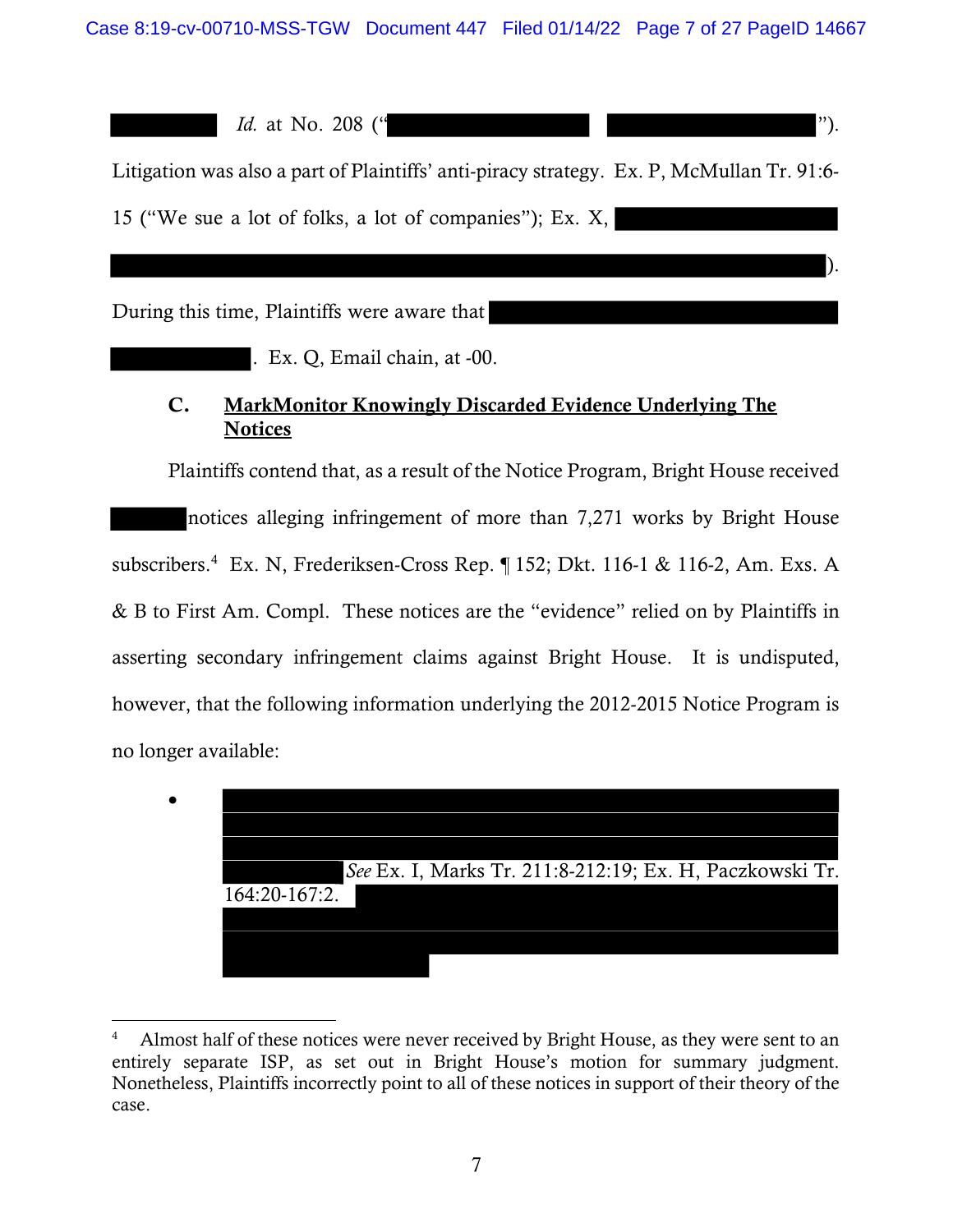Case 8:19-cv-00710-MSS-TGW Document 447 Filed 01/14/22 Page 8 of 27 PageID 14668

| 109:12-21.                     | See Ex. G, Bahun Tr.                    |
|--------------------------------|-----------------------------------------|
|                                |                                         |
|                                |                                         |
| See Ex. G, Bahun Tr. 216:3-14. | See Ex. K,                              |
| Snow Rep. ¶ 86.                |                                         |
|                                |                                         |
|                                | $\overline{5}$                          |
| Paczkowski Tr. 33:24-34:15.    | See Ex. H,                              |
|                                |                                         |
|                                |                                         |
|                                |                                         |
| Bahun Tr. 203:23-204:14.       | $\overline{See \, \mathrm{Ex.} \, G}$ , |
|                                |                                         |

5 On January 5, 2022, Plaintiffs' counsel informed Bright House

 Ex. Y, Email chain. Bright House is still in the process of conferring with MarkMonitor about this untimely disclosure.

Notably, this Motion addresses the unavailability of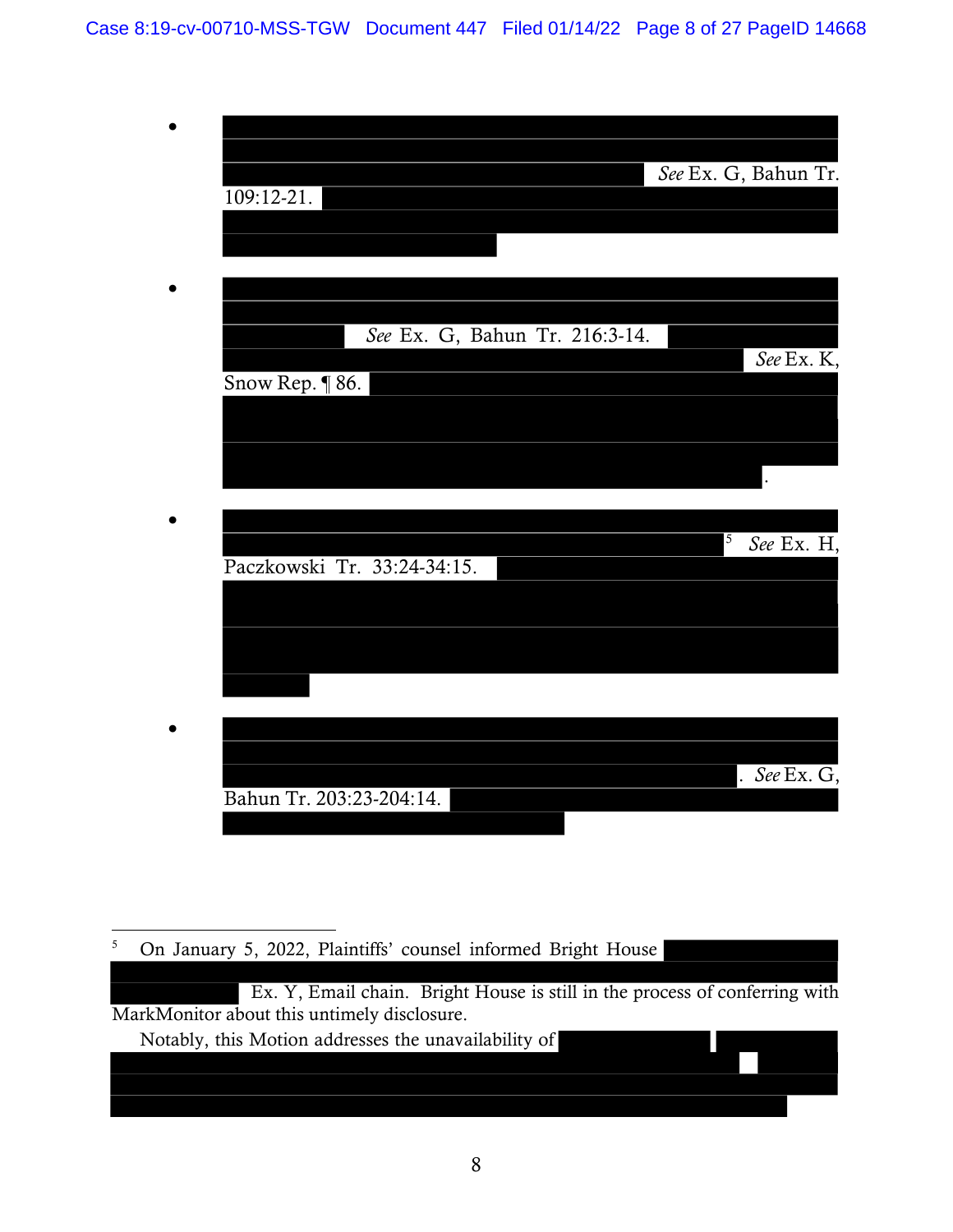This information directly relates to the parties' claims and defenses and, specifically, Bright House's ability to analyze the reliability of Plaintiffs' notices. See Ex. M, Chatterjee Rep. ¶¶ 320-28. While Plaintiffs contend the notices are sufficient evidence of direct infringement, significant gaps in the evidentiary chain handicap Bright House's ability to counter this assertion.

Bright House sought this information from Plaintiffs, RIAA, MarkMonitor, and Audible Magic during fact discovery. But it is no longer available, in material part, because

. Ex. L, Wold Tr. 86:21-24; Ex. G, Bahun Tr. 204:15-24, 209:8-13; Ex. R, MM Priv. Log Nos. 5, 8; Ex. V, Demand Letter.<sup>6</sup>

| D.                                                    |                                                                            |
|-------------------------------------------------------|----------------------------------------------------------------------------|
|                                                       | On December 17, 2015, a jury awarded a multimillion-dollar verdict against |
| Cox Communications in <i>BMG</i> $\nu$ . <i>Cox</i> , |                                                                            |
|                                                       | See Ex. O, Pls.' June 14, 2021 Priv. Log No. 333                           |
|                                                       |                                                                            |
|                                                       |                                                                            |
|                                                       | Ex. S,                                                                     |
| RIAA Nov. 25, 2020 Priv. Log No. 35 (                 |                                                                            |
| 6                                                     |                                                                            |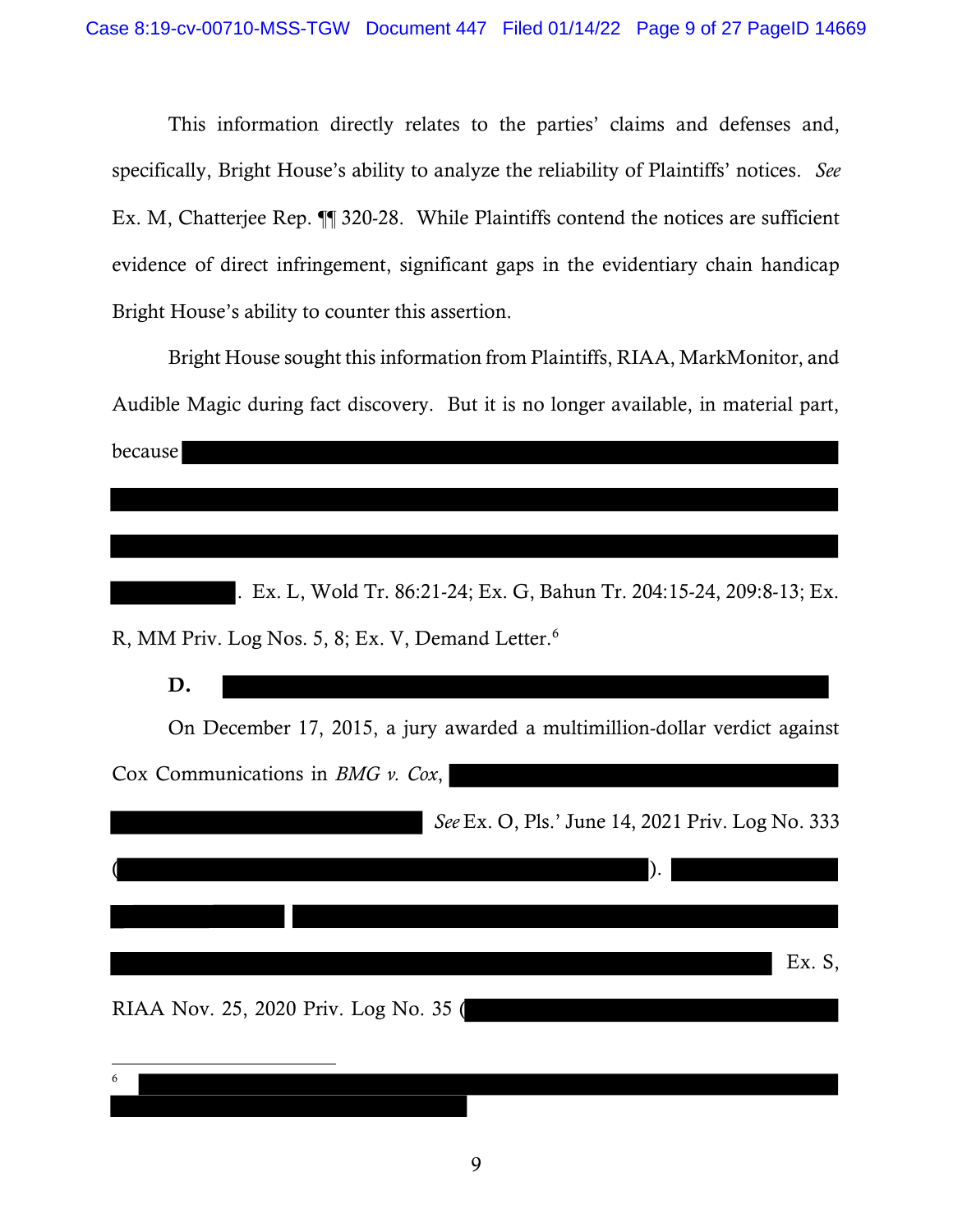| See id. at Nos. 36-68; Ex. O, Pls.' June 14, 2021 Priv. Log Nos. 374-86;<br>see also Ex. B, Feb. 23, 2021 Charter Hr'g Tr. 64:7-65:1. |
|---------------------------------------------------------------------------------------------------------------------------------------|
| Ex. $T,$<br>, at -90.                                                                                                                 |
| Ex. I, Marks Tr. 221:17-222:4.                                                                                                        |
| Ex. T,<br>, at -91; see also Ex.                                                                                                      |
| at -34.<br>C,                                                                                                                         |
| Ex. T,<br>, at -90.                                                                                                                   |
| Id.<br>Id.                                                                                                                            |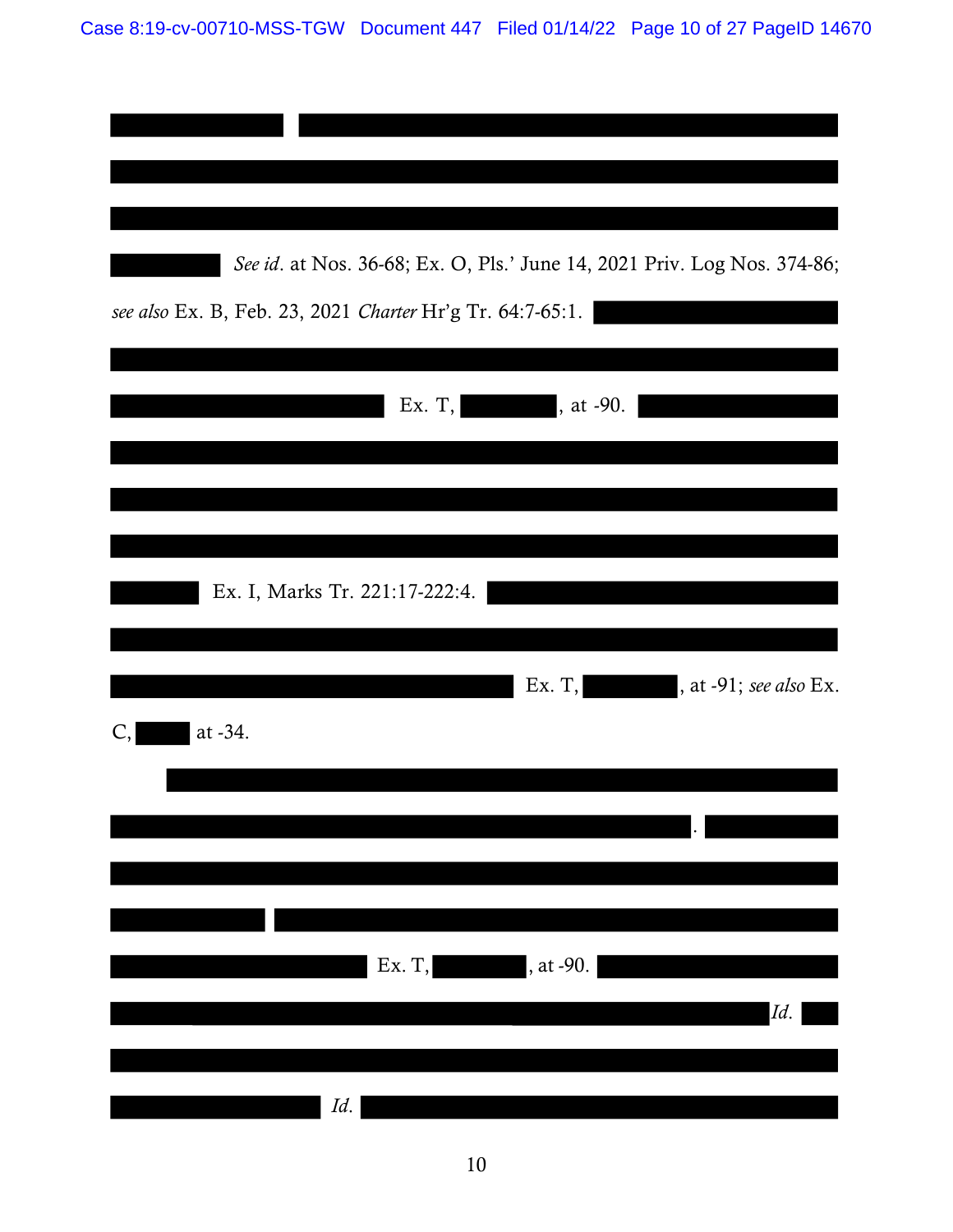| Ex. K, Snow Rep. $\P$ 130.                                                              |
|-----------------------------------------------------------------------------------------|
| Ex. G, Bahun Tr. 109:12-21; Ex. L, Wold Tr. 69:19-70:15.                                |
|                                                                                         |
| Ex. K, Snow Rep. $\P$ 142.                                                              |
| Plaintiffs produced the hard drive during fact discovery and it was relied on by        |
| Plaintiffs' testifying experts, including a team of "listeners" who listened to only a  |
| subset of the files, purportedly to confirm that the allegedly infringing files         |
| corresponding to a "hash" matched Plaintiffs' works. <i>Id.</i> ¶ 143-44. But, as noted |
| above,                                                                                  |
| . Unless the Court imposes the requested relief, Plaintiffs intend to                   |
| rely on <i>all</i> the notices they claim were sent to Bright House,                    |
| . See Dkt. 94, First Am.                                                                |
| Compl. $\P$ 82.                                                                         |
| Not with standing these substantial evidentiary deficiencies, and the fact that         |
| Plaintiffs<br>, see Ex. $V$ ,                                                           |
|                                                                                         |
| Plaintiffs did                                                                          |
| not take any steps at all to ensure                                                     |
| Ex. L, Wold Tr. 86:21-24. Because Plaintiffs failed to take reasonable steps to         |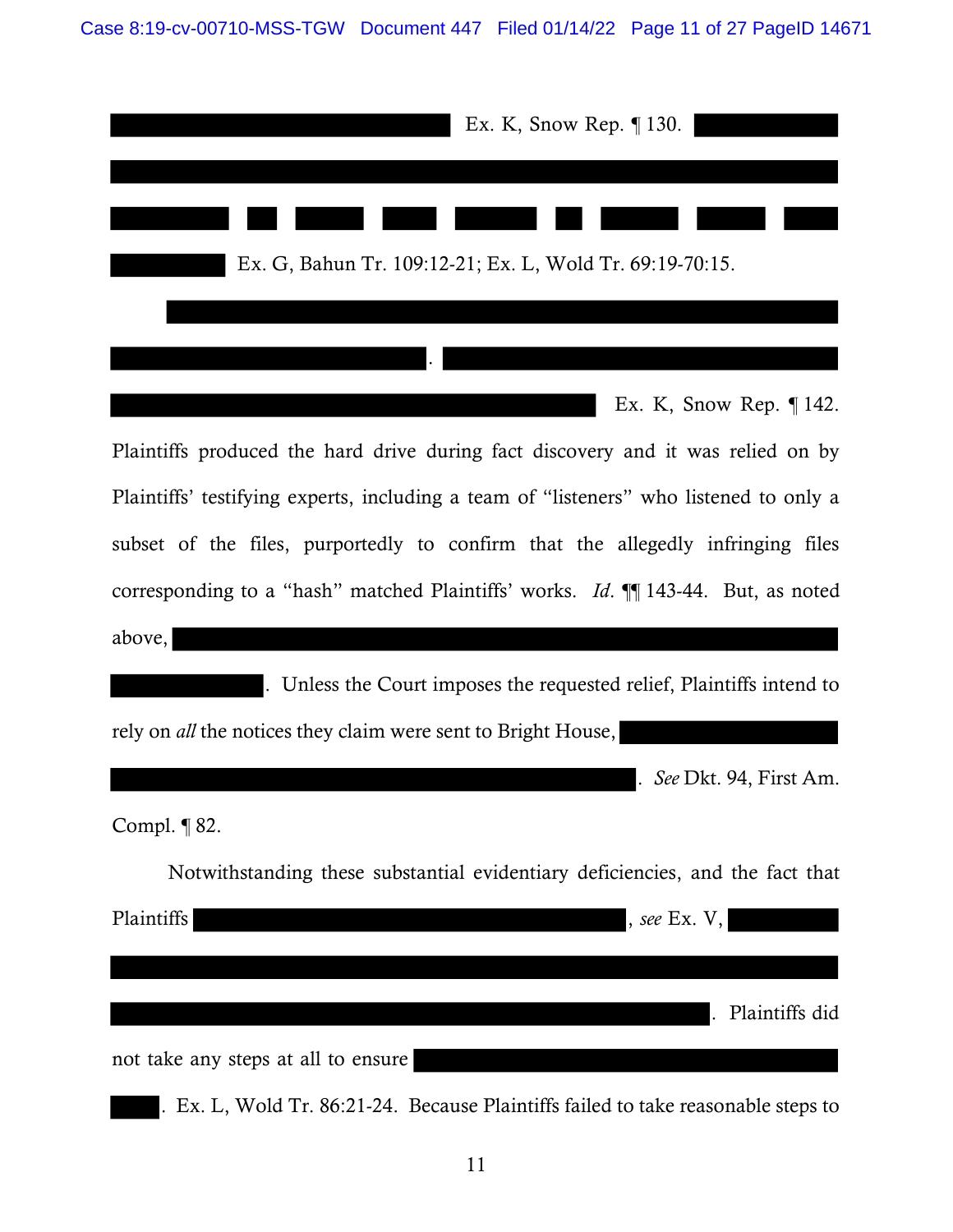preserve information in anticipation of litigation,

.

#### LEGAL STANDARD

Rule 37(e) provides for remedial measures and sanctions for spoliation of electronically stored information ("ESI") where (1) the spoliated materials should have been preserved in the anticipation of litigation, (2) the materials were lost due to failure to take reasonable steps to preserve them, and (3) the lost materials cannot be restored or replaced through additional discovery. Ahrens Enters., Inc. v. Winning, 2019 WL 12520080, at \*2 (S.D. Fla. Apr. 18, 2019). The rule sets out two categories of relief. If the Court finds that a party is prejudiced by the failure to preserve, it has "broad discretion" to order curative measures under Rule 37(e)(1), including exclusion of evidence, curative jury instructions, and permission to present evidence and argument regarding the loss of the materials. O'Berry v. Turner, 2016 WL 1700403, at \*3 (M.D. Ga. Apr. 27, 2016). Under Rule 37(e)(2), if the spoliating party acted with intent, the Court may instruct the jury that it may presume the destroyed evidence was unfavorable. Fed. R. Civ. P. 37(e)(2)(B).

#### ARGUMENT

### I. EVIDENCE WAS DESTROYED DESPITE ANTICIPATION OF LITIGATION

The duty to preserve "is triggered not only when litigation is pending but also when it is reasonably foreseeable to [the spoliating] party." Ala. Aircraft Indus., Inc. v.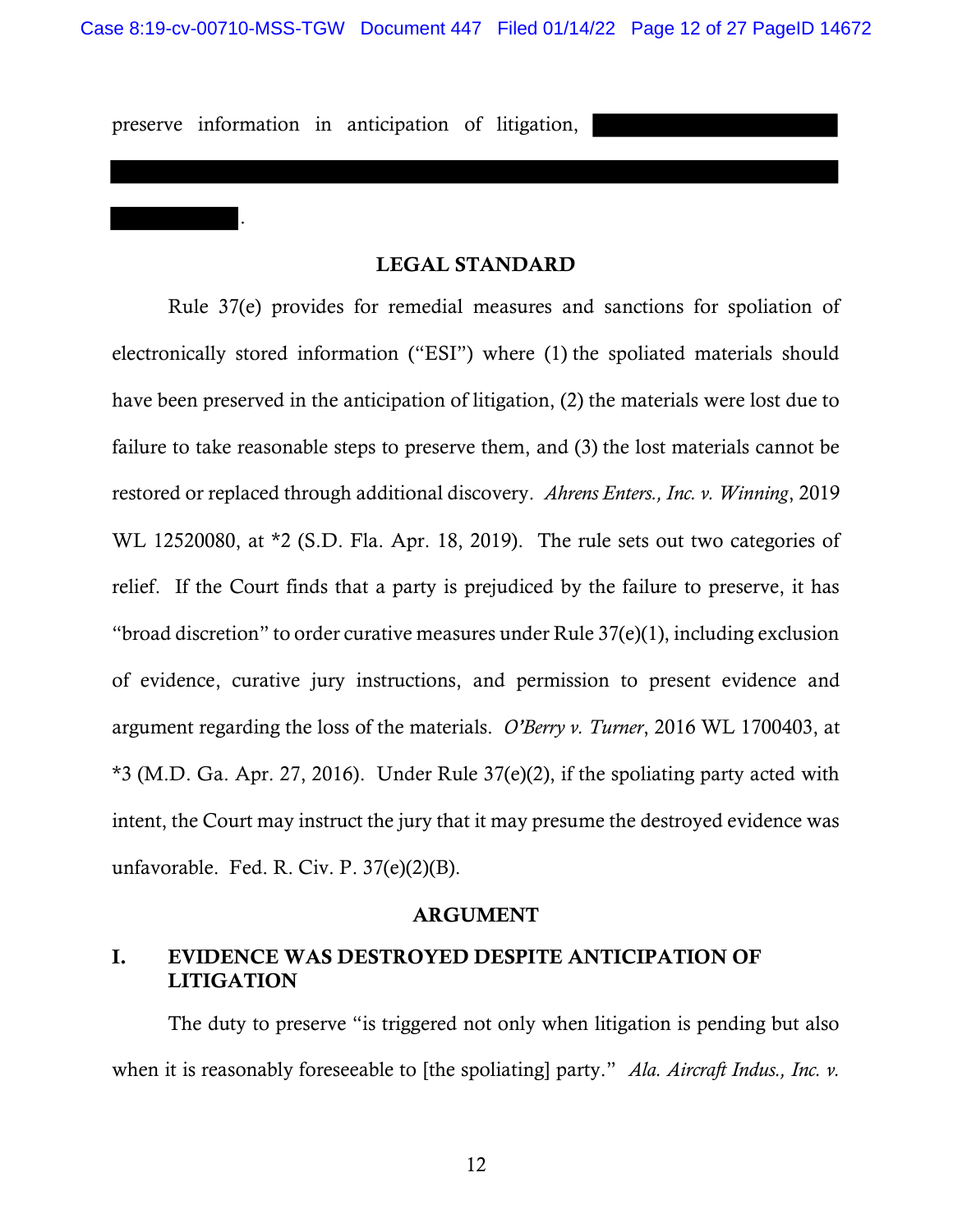Boeing Co., 319 F.R.D. 730, 740 (N.D. Ala. 2017); see also Pope v. Wal-Mart Stores East, LP, 2013 WL 12086325, at \*4 (N.D. Ga. Nov. 12, 2013) (duty attaches "when a party should have known that the evidence may be relevant to future litigation") (quotations omitted). Whether litigation was reasonably foreseeable is an objective standard. Nationwide Life Ins. Co. v. Betzer, 2019 WL 5700288, at \*6, 8 (M.D. Fla. Oct. 28, 2019); Virtual Studios, Inc. v. Stanton Carpet Corp., 2016 WL 5339601, at \*10 (N.D. Ga. June 23, 2016) (record showed plaintiff anticipated litigation in 2009, "even though [plaintiff] did not send its final e-mails threatening litigation until 2014 and did not file this lawsuit until 2015"). "[A]nyone who anticipates being a party … to a lawsuit" is barred from destroying "evidence that might be useful to an adversary." FTC v. F&G Int'l Grp. Holdings, LLC, 339 F.R.D. 325, 331 (S.D. Ga. 2021) (citation omitted).

| Here,                                                                                   |          |
|-----------------------------------------------------------------------------------------|----------|
|                                                                                         |          |
|                                                                                         | Ex. $A,$ |
| , at -04. Plaintiffs have argued elsewhere that the Notice Program was                  |          |
| intended to avoid litigation, and not prepare for it. See, e.g., Sony Music Ent. v. Cox |          |
| Commc'ns, Inc., No. 1:18-cv-00950-LO-JFA ("Sony v. Cox"), ECF 353 at 15-16 (E.D.        |          |
| Va. Sept. 13, 2019).                                                                    |          |
|                                                                                         |          |
| See supra.                                                                              |          |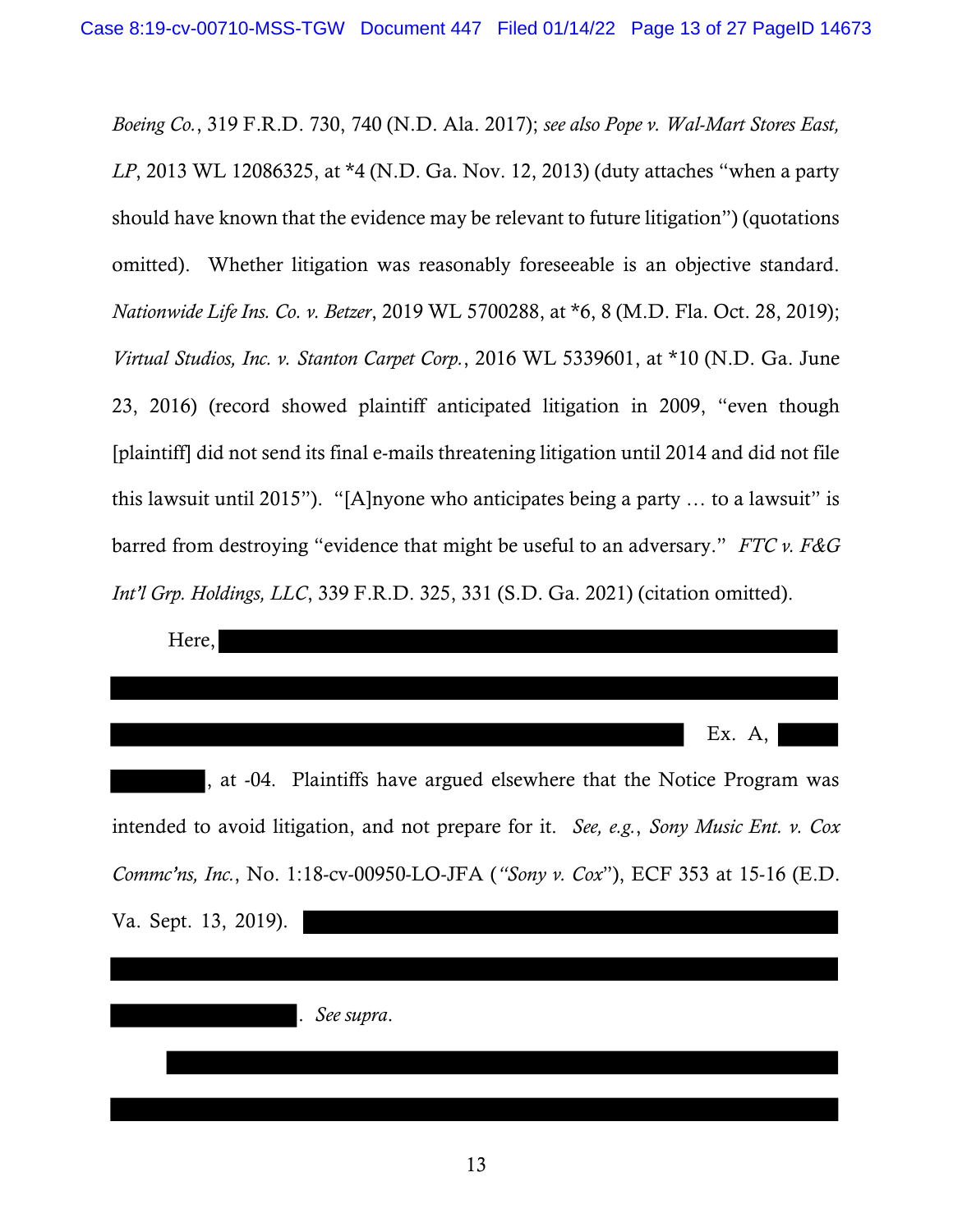| Virtual                                                                                         |
|-------------------------------------------------------------------------------------------------|
| <i>Studios</i> , 2016 WL 5339601, at *10 (litigation anticipated based on plaintiff's knowledge |
| of alleged infringement). The clear terms of the                                                |
|                                                                                                 |
| Ex. $A$ ,<br>at $-02$ .<br>In                                                                   |
| contemplation of such litigation,                                                               |
|                                                                                                 |
|                                                                                                 |
| See supra, at 6-7, 9-10. As                                                                     |
| stated by UMG's 30(b)(6) representative: "we sue a lot of folks." Ex. P, McMullan               |
| Tr. 91:6-15.                                                                                    |
| See                                                                                             |
| at $-33-34$ .<br>Ex. $C$ ,                                                                      |
|                                                                                                 |
| at -02. Rather, it provides compelling<br>. Ex. $A$ ,                                           |
| evidence that Plaintiffs breached their duty to preserve. Because the                           |
|                                                                                                 |
| , Plaintiffs' duty of preservation                                                              |
|                                                                                                 |
| extended to all material evidence, not just the evidence that it determined would be            |
| helpful to their affirmative case.                                                              |
| Likewise,                                                                                       |
| Following the <i>BMG</i> $\nu$ . <i>Cox</i> verdict,                                            |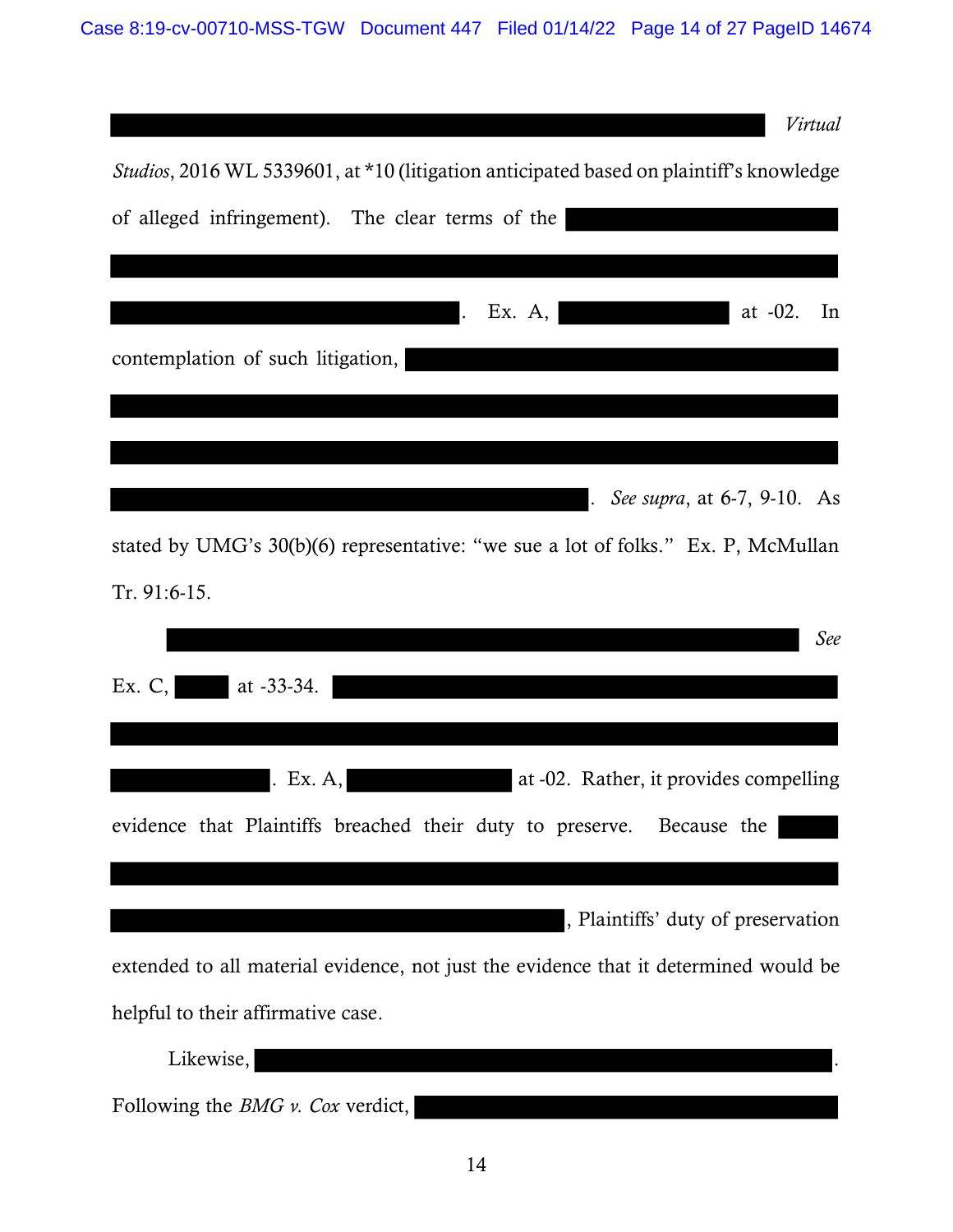



#### II. PLAINTIFFS DID NOT TAKE REASONABLE PRESERVATION STEPS

Once a preservation obligation arises, Rule 37(e) requires a party to take "reasonable steps" to preserve relevant electronically stored information. Fed. R. Civ. P. 37(e). Where a party's agent collects information in anticipation of litigation, the burden of preservation remains with the principal. Goodman v. Praxair Servs., Inc., 632 F. Supp. 2d 494, 522 n.16 (D. Md. 2009) (reiterating that a party is responsible for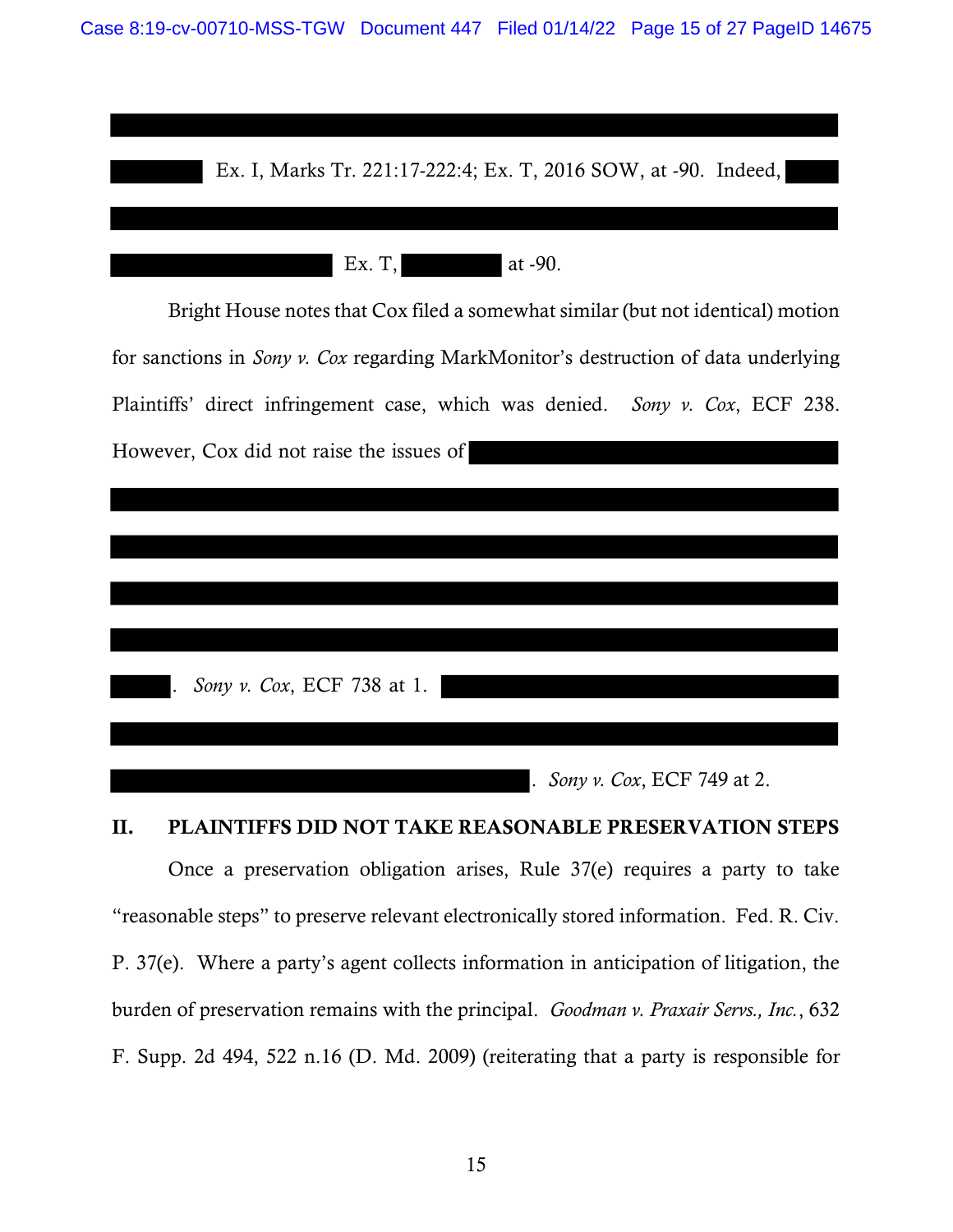spoliation of evidence by its agents and collecting cases). The steps taken by Plaintiffs to preserve evidence in this case were not reasonable.

|                          |             |                               | Ex. $A$ , |
|--------------------------|-------------|-------------------------------|-----------|
| <u> Albanya da</u>       | $, at -04.$ |                               |           |
| $\overline{\phantom{a}}$ |             | . Id. at -02. Notwithstanding |           |
|                          |             |                               |           |

but did nothing to stop this. Ex. Q, Email chain, at -00. See Nuvasive, Inc. v. Absolute Med., LLC, 2021 WL 3008153, at \*5 (M.D. Fla. May 4, 2021) (unreasonable not to take any steps to preserve emails after being informed web domain would be suspended). It was not reasonable to knowingly permit

. Sosa v. Carnival Corp., 2018 WL 6335178, at \*19 (S.D. Fla. Dec. 4, 2018) (failure to preserve evidence party knew was relevant to future litigation unreasonable). As a result of Plaintiffs' failure to take reasonable steps to preserve information, —that is, information that is inherently favorable to Plaintiffs. Ex. C,  $\alpha$  at -33-34. Plaintiffs' belated and unsuccessful attempt shows that the

steps they took to preserve this information were not reasonable. See, e.g., Ex. I, Marks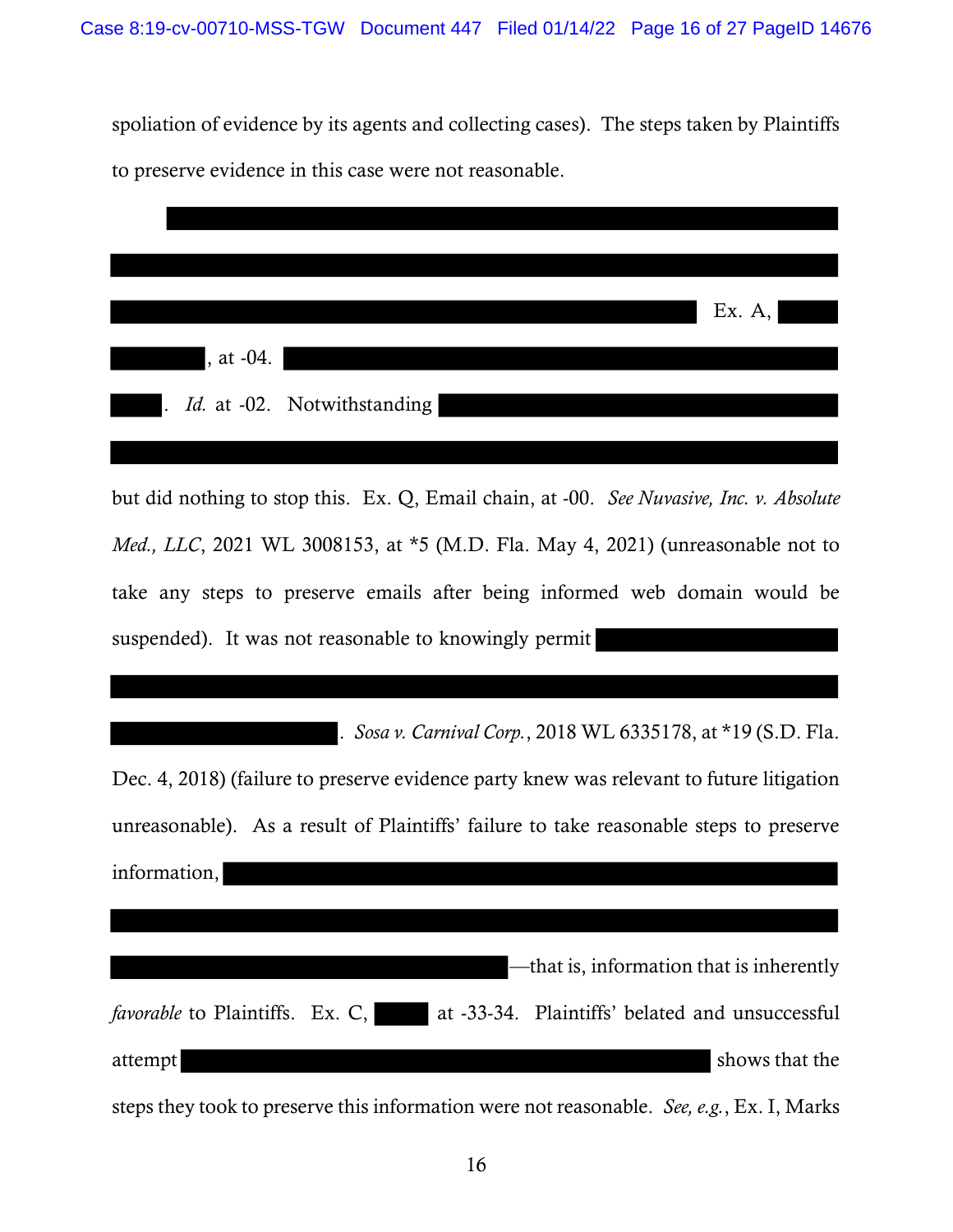Case 8:19-cv-00710-MSS-TGW Document 447 Filed 01/14/22 Page 17 of 27 PageID 14677

| Tr. 221:17-222:4 (                                                                        |
|-------------------------------------------------------------------------------------------|
|                                                                                           |
| It was also unreasonable for Plaintiffs to                                                |
|                                                                                           |
|                                                                                           |
|                                                                                           |
|                                                                                           |
|                                                                                           |
| at $-04$ ; Ex. T,<br>, at -90; Ex.<br>See Ex. $A$ ,                                       |
| V, Demand Letter. Beyond the data that was discarded with Plaintiffs' knowledge           |
|                                                                                           |
|                                                                                           |
| . Plaintiffs violated their preservation duties by failing to                             |
| . In re Skanska USA Civil Se. Inc., 2021                                                  |
| WL 5226547, at *5 (N.D. Fla. Aug. 23, 2021).                                              |
| Ш.<br>THE SPOLIATED MATERIALS CANNOT BE RESTORED                                          |
| As a result of Plaintiffs' actions,                                                       |
| . Plaintiffs have tried to argue that                                                     |
| , but neither Bright House nor the Court should be                                        |
| required to accept that contention as fact. See Ahrens, 2019 WL 12520080, at *4           |
| (rejecting idea that party should have to "attempt to piece together the larger puzzle of |
| what might have been" through other sources). For example,                                |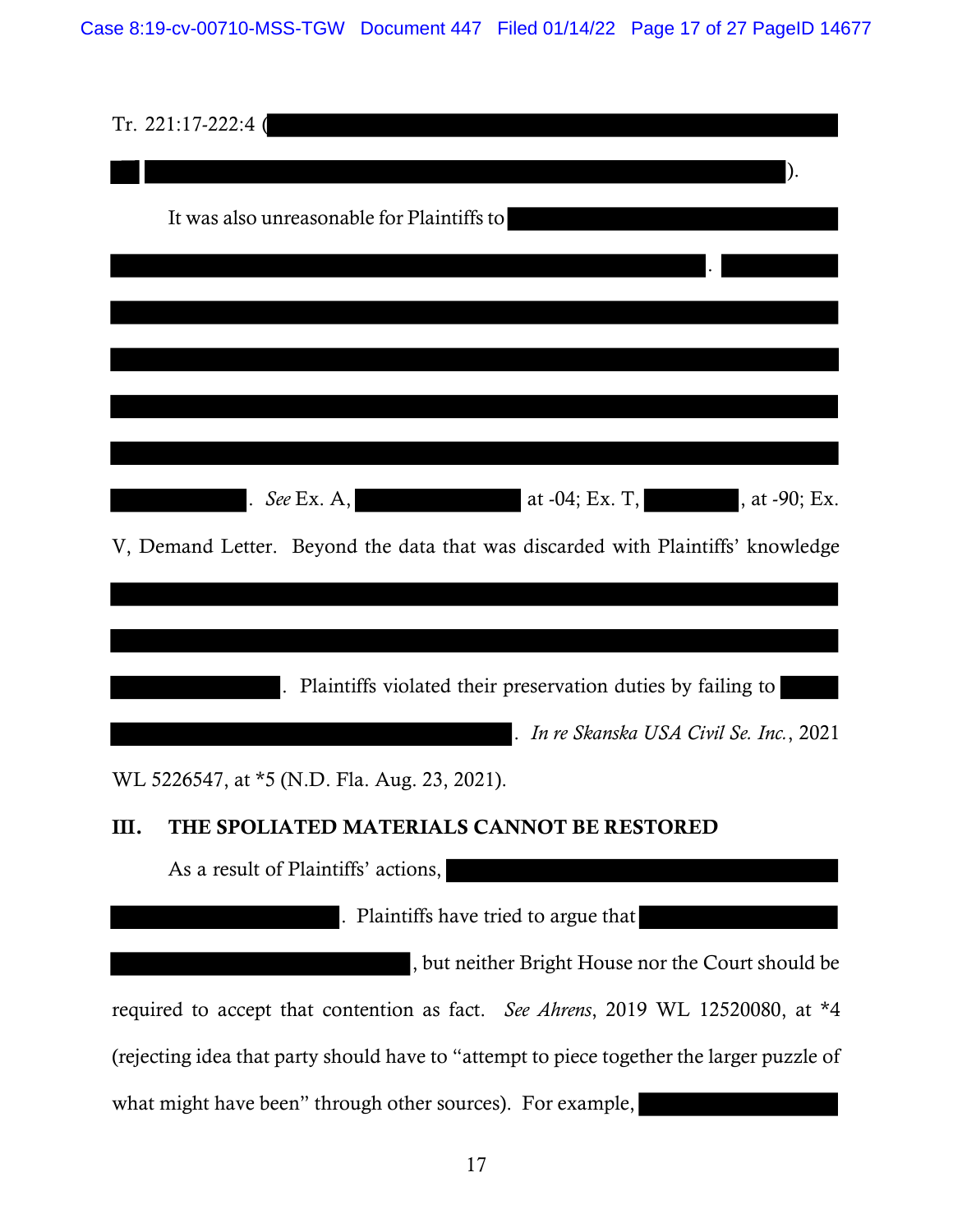| Ex. M, Chatterjee Rep. 11 377-84. Plaintiffs' putative                     |
|----------------------------------------------------------------------------|
| technical expert, Barbara Frederiksen-Cross, cites                         |
|                                                                            |
| Ex. N, Frederiksen-Cross Rep. 1242.<br>But                                 |
|                                                                            |
|                                                                            |
| Further, the                                                               |
|                                                                            |
|                                                                            |
|                                                                            |
| . Ex. K, Snow Rep. $\P$ 131. Bright House's expert                         |
| compared                                                                   |
|                                                                            |
|                                                                            |
| $.$ Ex. K, Snow Rep.                                                       |
| $\P$ 147. As such, Plaintiffs' contention that                             |
| is dubious, particularly given the significant                             |
| evidentiary loss.                                                          |
| Nor does Plaintiffs' retention of purported experts to conduct a technical |
| analysis of the files replace the lost evidence. As an initial matter,     |
|                                                                            |
| . Ex. K, Snow Rep. $\P$ 139-43.                                            |
|                                                                            |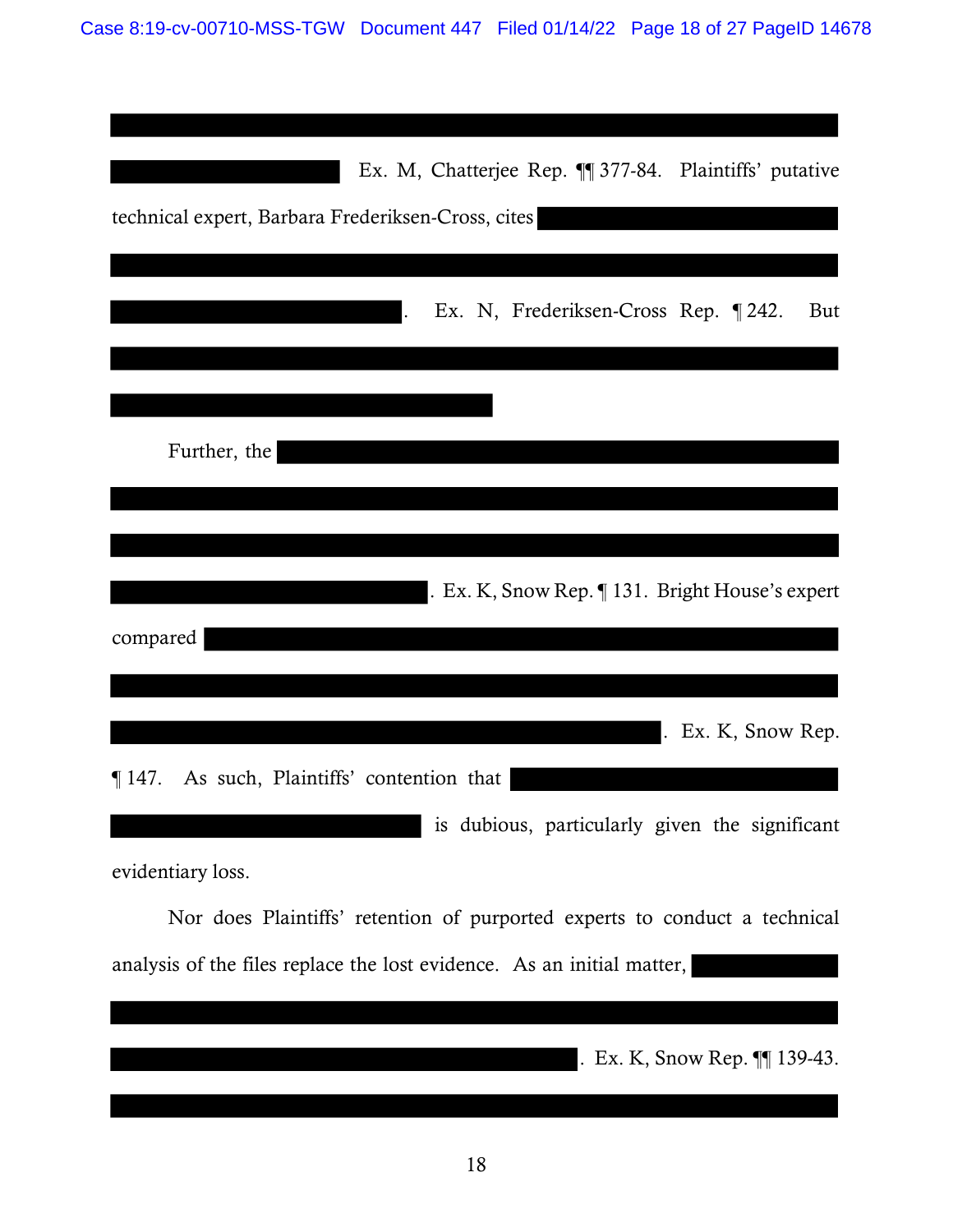Case 8:19-cv-00710-MSS-TGW Document 447 Filed 01/14/22 Page 19 of 27 PageID 14679

| . When Bright House's expert                                                           |  |
|----------------------------------------------------------------------------------------|--|
| compared                                                                               |  |
|                                                                                        |  |
| $\vert$ . Ex. K, Snow Rep. $\P$ 150.                                                   |  |
| There is also no dispute that                                                          |  |
| are irretrievably lost.                                                                |  |
|                                                                                        |  |
| . Ex. G, Bahun Tr. at 196:2-197:5; see                                                 |  |
| Ex. K, Snow Rep. ¶ 20, 76.                                                             |  |
|                                                                                        |  |
| . Ex. G, Bahun Tr. at 195:19-199:11.                                                   |  |
|                                                                                        |  |
| may be available from other sources                                                    |  |
| does not negate the loss; even if a party "could conceivably attempt to piece together |  |
| the larger puzzle of what might have been  in [an] email account[]," the party could   |  |
| "never know for sure without direct access" to the lost materials. Ahrens, 2019 WL     |  |
| 12520080, at *4.                                                                       |  |
| In addition,                                                                           |  |

. Ex. G, Bahun Tr. 109:12-21.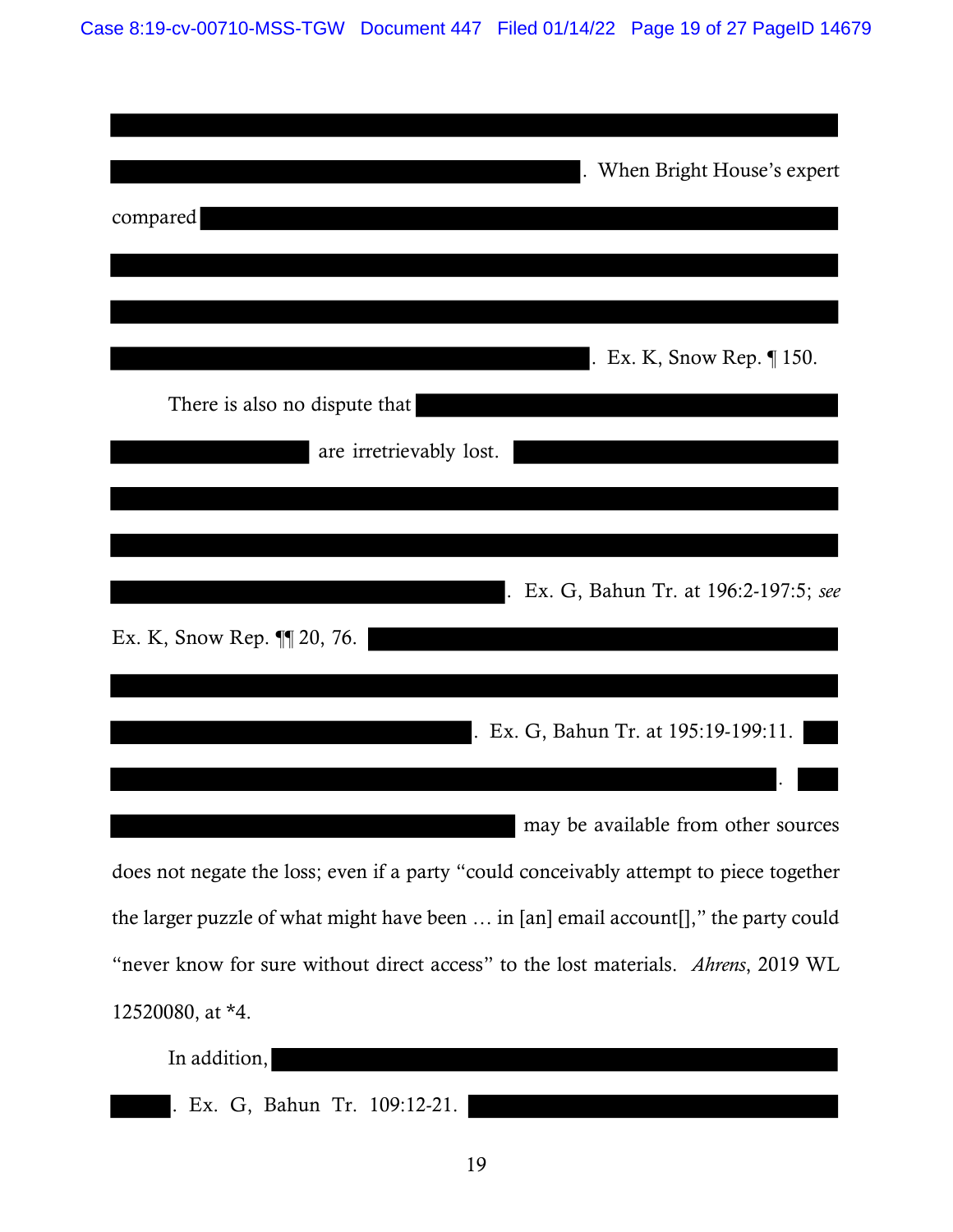. Likewise,

Finally, Plaintiffs cannot argue that the lost materials are redundant of other materials they did retain, nor can they rely on the argument that the materials are of limited importance to Bright House; the question on this prong is simply whether the materials are irretrievable. See F&G, 339 F.R.D. 325, 332 (spoliating party cannot argue that it did not "destroy[] or fail[] to maintain any unique evidence," as there is no way to know what the lost materials contained); Sosa, 2018 WL 6335178, at \*19 (rejecting contention that irretrievable evidence must have been "crucial").

### IV. BRIGHT HOUSE IS PREJUDICED BY PLAINTIFFS' DESTRUCTION OF EVIDENCE

The destruction of materials that Plaintiffs should have preserved has severely prejudiced Bright House. The import of lost materials can be inferred where the "actions and communications by [the spoliating party] during the timeframe" of the loss would be "crucial to the issues in th[e] case." Nuvasive, 2021 WL 3008153, at \*6.

Plaintiffs intend to rely on the notices from the 2012-2015 Notice Program and on to argue that Bright House's subscribers distributed or downloaded certain musical works owned by Plaintiffs. But Bright House is limited in its ability to challenge the reliability of the notices and their applicability to the songs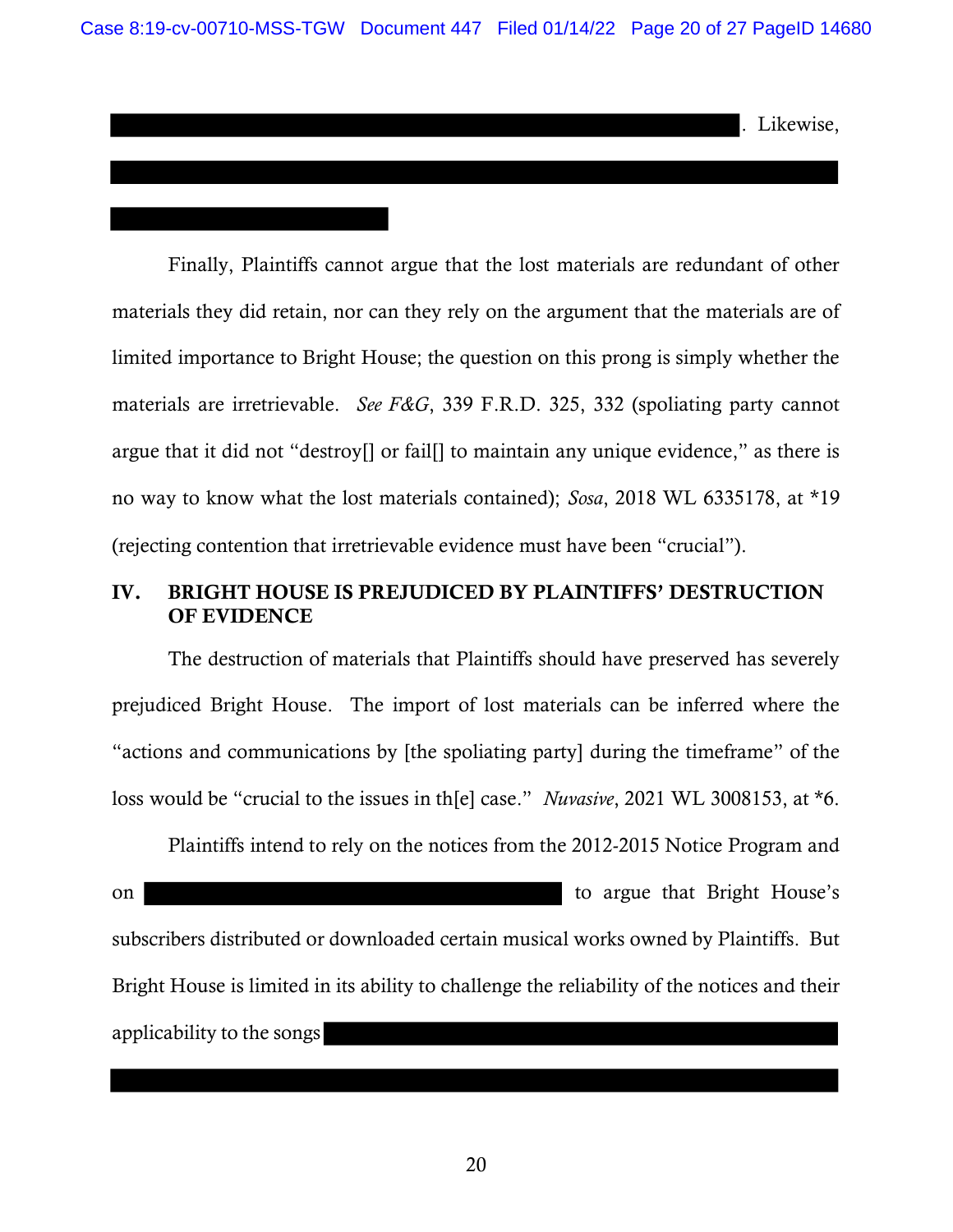. In other words, Plaintiffs allowed evidence to be destroyed not

once, but twice. The evidence that does remain relates only to

, which inherently favors

Plaintiffs. See Ex. M, Chatterjee Rep. ¶ 174. This type of incomplete and misleading evidentiary record is inherently prejudicial.

Also prejudicial is the fact that Plaintiffs intend to offer opinion testimony at trial about the reliability and accuracy of MarkMonitor's system. See Ex. N, Frederiksen-Cross Rep. ¶ 114. But they did not preserve

necessary to contest that contention. Bright House has also been deprived of

See Nuvasive, 2021 WL 3008153, at \*7 (prejudice where loss of evidence meant party would be unable to disprove spoliating party's "self-serving declaratory and testimonial evidence").

| Plaintiffs' |  |   |                        |  |
|-------------|--|---|------------------------|--|
|             |  |   |                        |  |
|             |  | ٠ |                        |  |
|             |  |   |                        |  |
|             |  |   |                        |  |
|             |  |   |                        |  |
|             |  |   | almost 110,000 notices |  |
|             |  |   |                        |  |

Plaintiffs claim were sent to Bright House, even though Plaintiffs seek to rely on evidence of all those notices.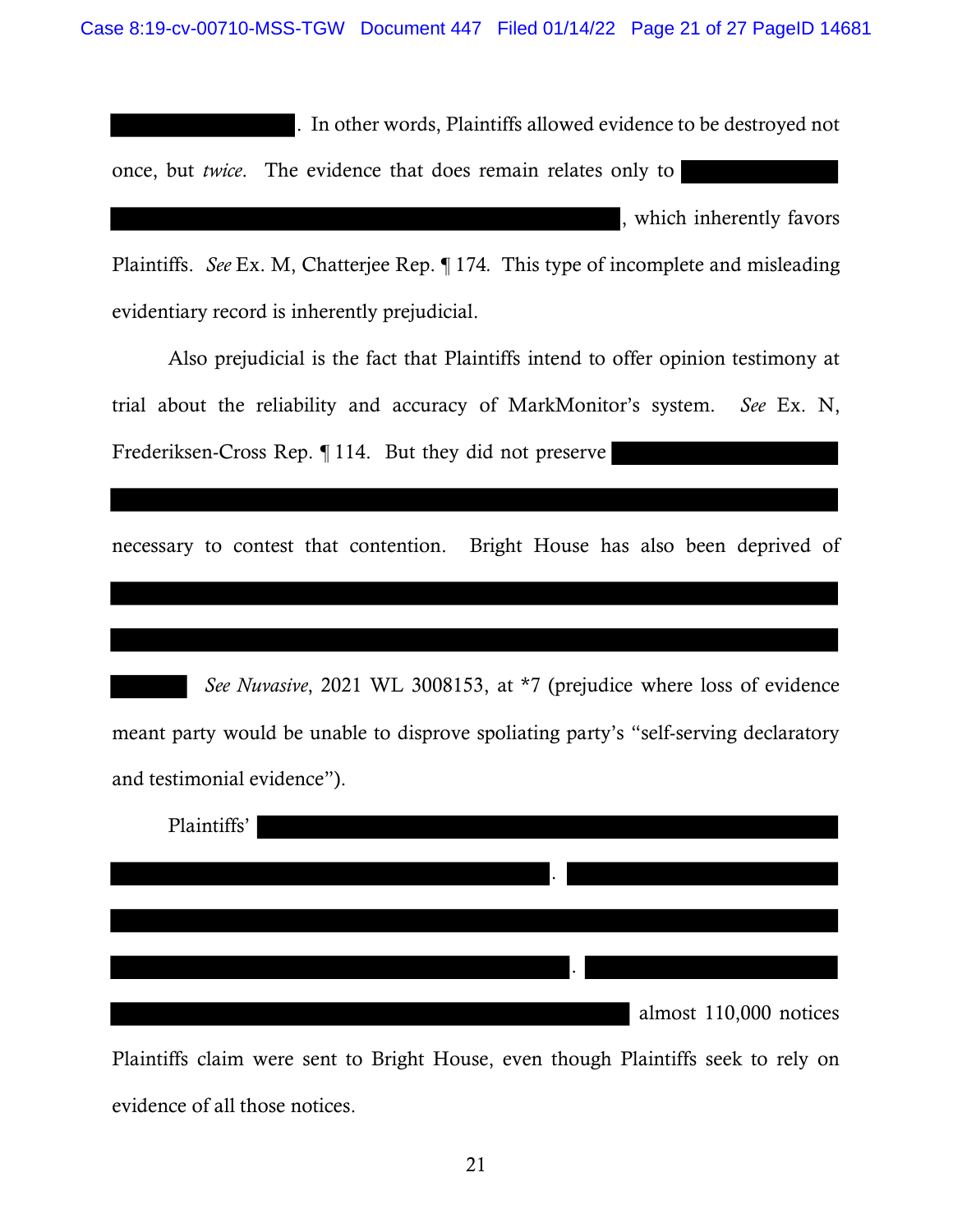### V. BRIGHT HOUSE IS ENTITLED TO REMEDIES FOR PLAINTIFFS' **SPOLIATION**

Rule 37(e)(1) allows for a range of curative measures, subject to the Court's "broad discretion," that are proportionate to the prejudice. See O'Berry, 2016 WL 1700403, at \*3. Given the scope of the spoliation and the attendant prejudice to Bright House, evidentiary exclusion, curative jury instructions, and permission to present evidence and argument to the jury regarding the loss of the materials are appropriate here. *See id.* At a minimum: (i) Plaintiffs should be precluded from presenting the materials created and any materials created and any materials created and any opinion testimony based on those materials; (ii) Bright House should be permitted to present evidence and argument regarding Plaintiffs' failure to take reasonable steps to preserve the lost materials; and (iii) the jury should be instructed that it may consider Plaintiffs' failure to preserve materials and in evaluating witness credibility and making factual determinations. See AXIS Ins. Co. v. Terry, 2018 WL 9943825, at \*8-9 (N.D. Ala. Apr. 23, 2018) (ordering evidence precluded where party suffered "at least some apparent prejudice" from loss of materials).

In addition, where a party destroys information with an "intent to deprive" the other party of it in litigation, the Court may "presume that the lost information was unfavorable" and "instruct the jury that it may or must presume the information was unfavorable." Fed. R. Civ. P. 37(e)(2). An intent to deprive can be established by circumstantial evidence. Betzer, 2019 WL 5700288, at \*10-14; see also O'Berry, 2016

22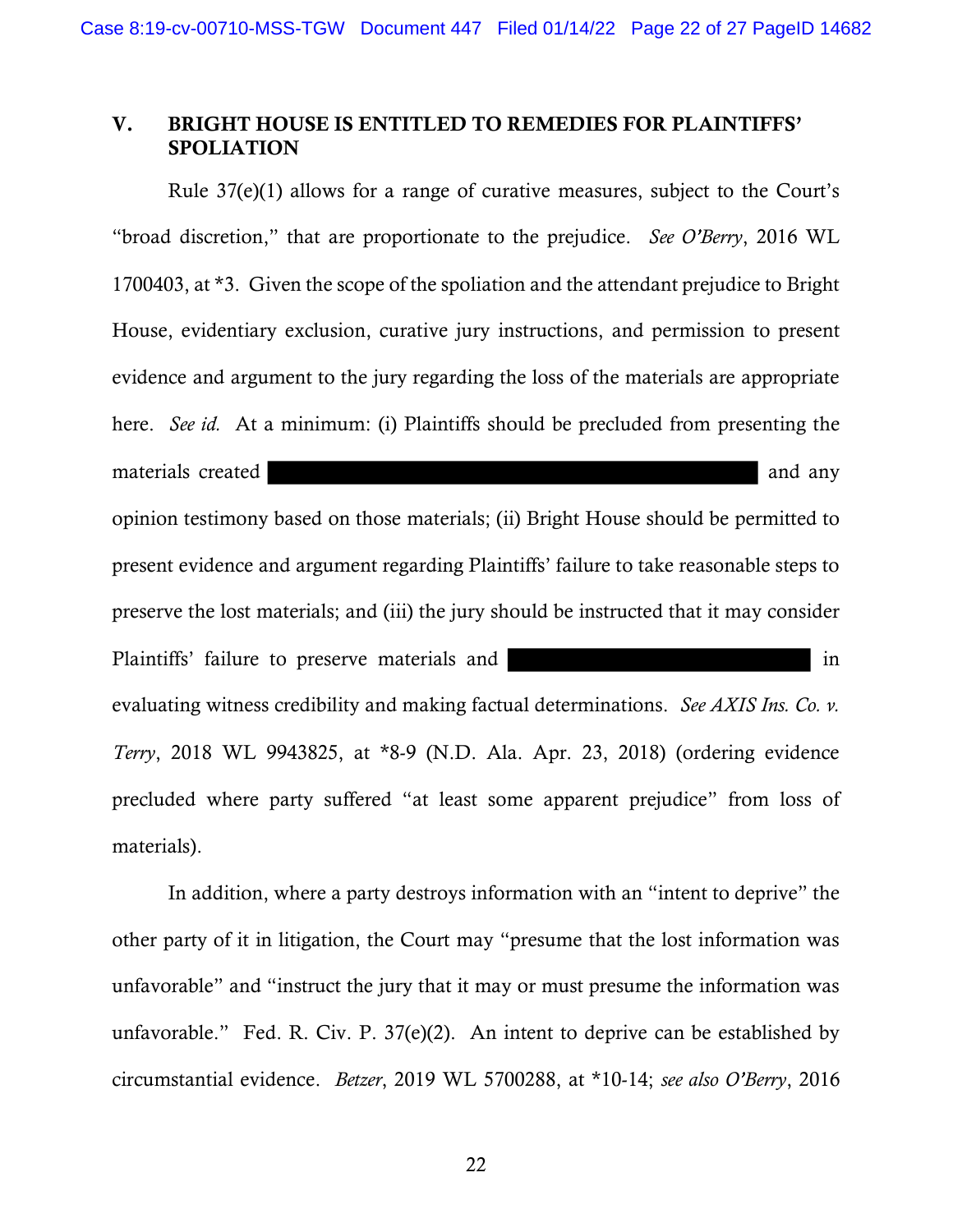WL 1700403, at \*4 (finding intent where party did not take measures to preserve information following receipt of spoliation letter or investigate following requests from plaintiff's counsel). Here, because Plaintiffs

, the Court may conclude that Plaintiffs acted with an intent to deprive Bright House of evidence. See Nuvasive, 2021 WL 3008153, at \*6 (intent to deprive where party deactivated email accounts despite knowing that emails would be deleted by doing so); Culhane v. Wal-Mart Supercenter, 364 F. Supp. 3d 768, 774 (E.D. Mich. 2019) (intent to deprive where agent "selectively preserved" evidence).

During the 2012-2015 Notice Program,

|                                                    | Ex. A, |
|----------------------------------------------------|--------|
| at -04; see also Ex. Q, Email chain, at -00. Then, |        |
|                                                    |        |
| . Although Plaintiffs knew                         |        |
|                                                    |        |
|                                                    |        |
|                                                    |        |
|                                                    |        |
|                                                    |        |
|                                                    |        |
| See Skanska, 2021 WL 5226547, at *7 (intent where  |        |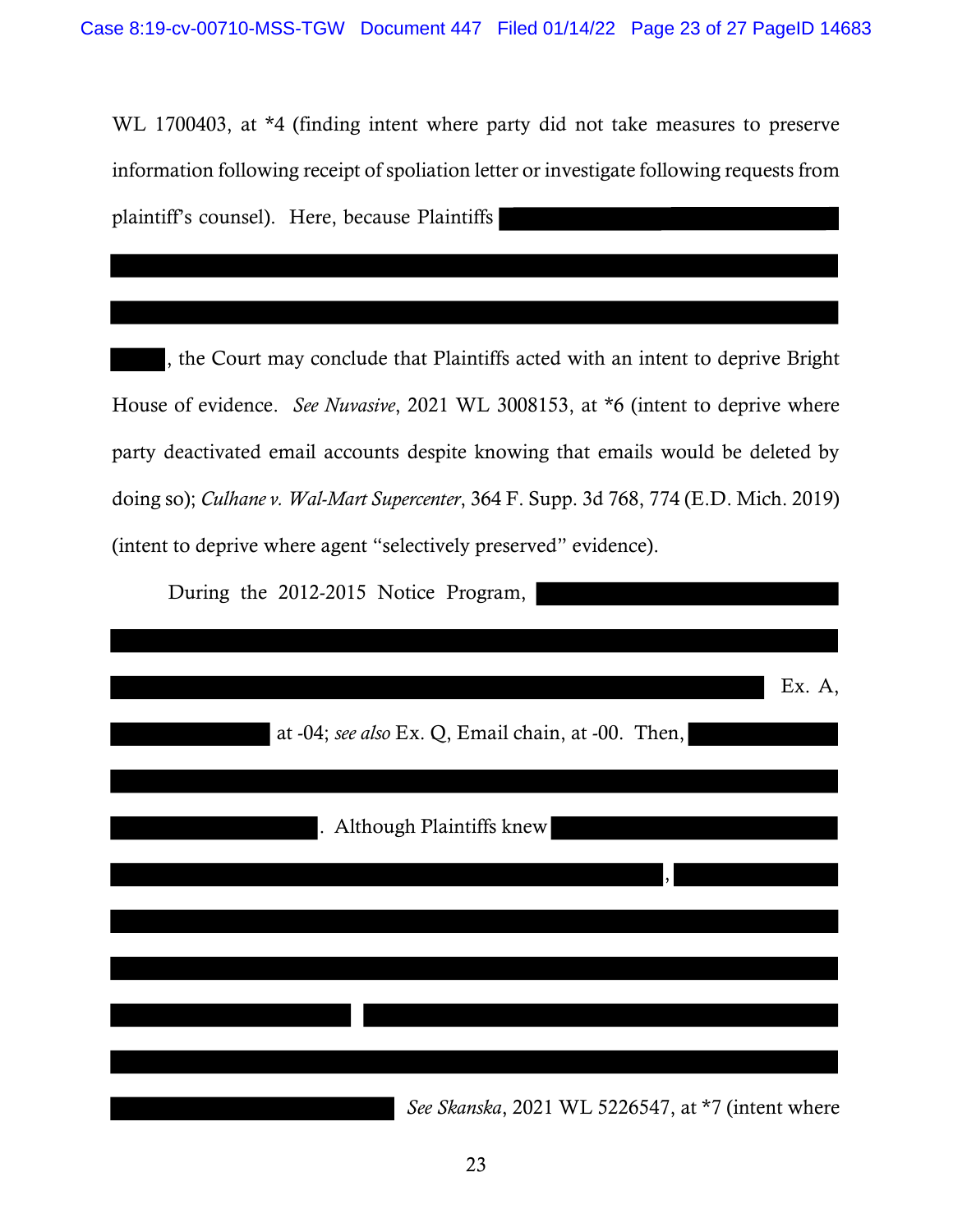entity failed to properly implement litigation hold). This conduct further shows Plaintiffs' intent to deprive Bright House of evidence. Ala. Aircraft, 319 F.R.D. at 746 (finding intent to deprive based on "unexplained, blatantly irresponsible behavior").

Against this backdrop, where Plaintiffs

, it is proper to

instruct the jury that it may presume the destroyed evidence was unfavorable. See, e.g., id. at 746-47.

### **CONCLUSION**

Bright House respectfully requests the Court grant its motion for curative measures and sanctions and, if the Court concludes warranted, grant Bright House such other and further relief as the Court deems just and proper, including attorneys' fees.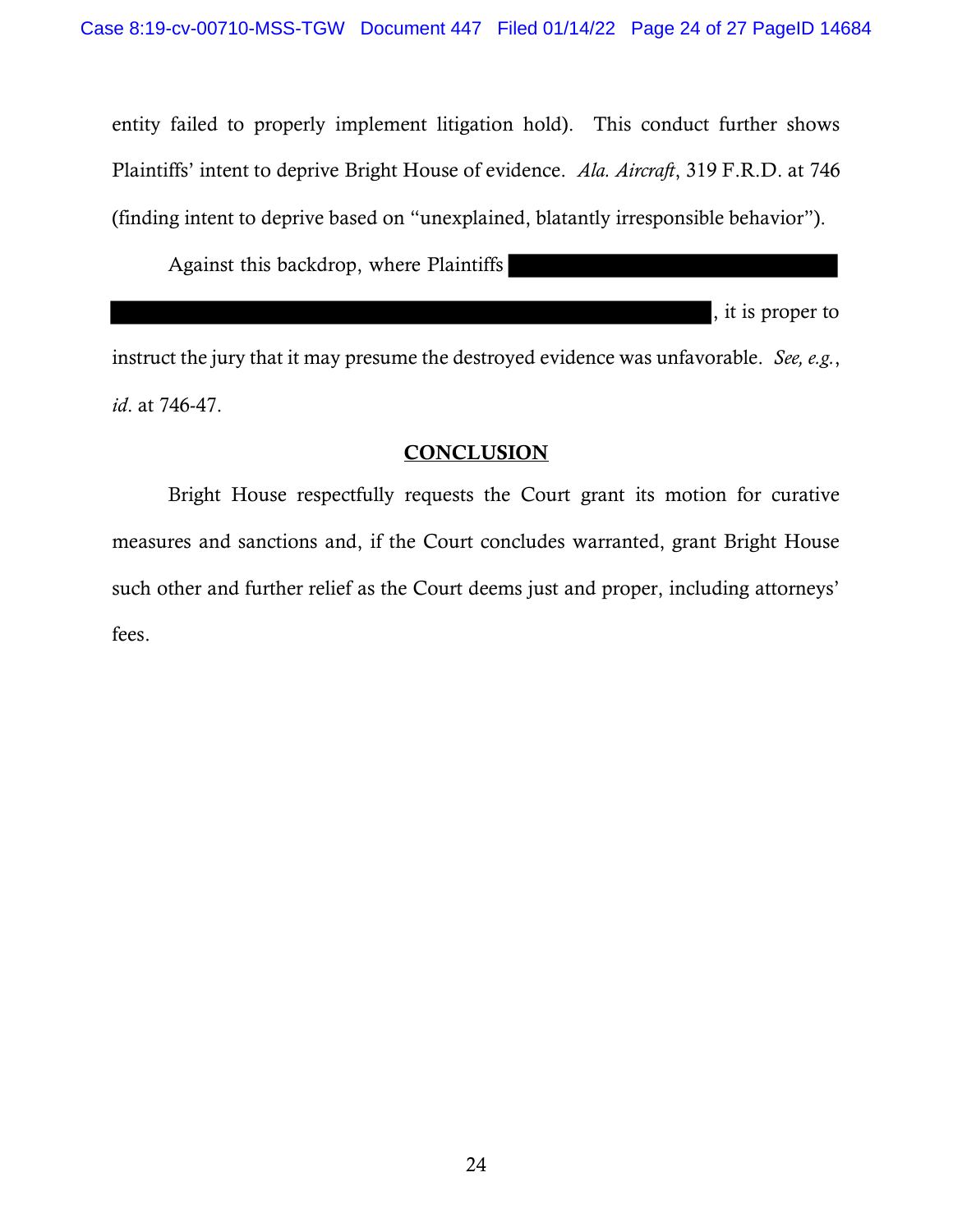Dated: January 14, 2022 Respectfully submitted,

Charles K. Verhoeven (pro hac vice) David Eiseman (pro hac vice) Linda Brewer (pro hac vice) QUINN EMANUEL URQUHART & SULLIVAN, LLP 50 California Street, 22nd Floor San Francisco, CA 94111 Tel: (415) 875-6600 charlesverhoeven@quinnemanuel.com davideiseman@quinnemanuel.com lindabrewer@quinnemanuel.com

Jennifer A. Golinveaux (pro hac vice) WINSTON & STRAWN LLP 101 California Street, 35th Floor San Francisco, CA 94111 Tel: (415) 591-1000 jgolinveaux@winston.com

Michael S. Elkin (pro hac vice) WINSTON & STRAWN LLP 200 Park Avenue New York, NY 10166 Tel: (212) 294-6700 melkin@winston.com

/s/ Andrew H. Schapiro Andrew H. Schapiro (pro hac vice) Nathan A. Hamstra (pro hac vice) QUINN EMANUEL URQUHART & SULLIVAN, LLP 191 N. Wacker Drive, Suite 2700 Chicago, IL 60606 Tel: (312) 705-7400 andrewschapiro@quinnemanuel.com nathanhamstra@quinnemanuel.com

Todd Anten (pro hac vice) Jessica Rose (pro hac vice) QUINN EMANUEL URQUHART & SULLIVAN, LLP 51 Madison Avenue, 22nd Floor New York, NY 10010 Tel: (212) 849-7000 toddanten@quinnemanuel.com jessicarose@quinnemanuel.com

William J. Schifino, Jr. Florida Bar No. 564338 GUNSTER, YOAKLEY & STEWART, P.A. 401 E. Jackson Street, Suite 1500 Tampa, FL 33602 Tel: (813) 228-9080 wschifino@gunster.com

Counsel for Bright House Networks, LLC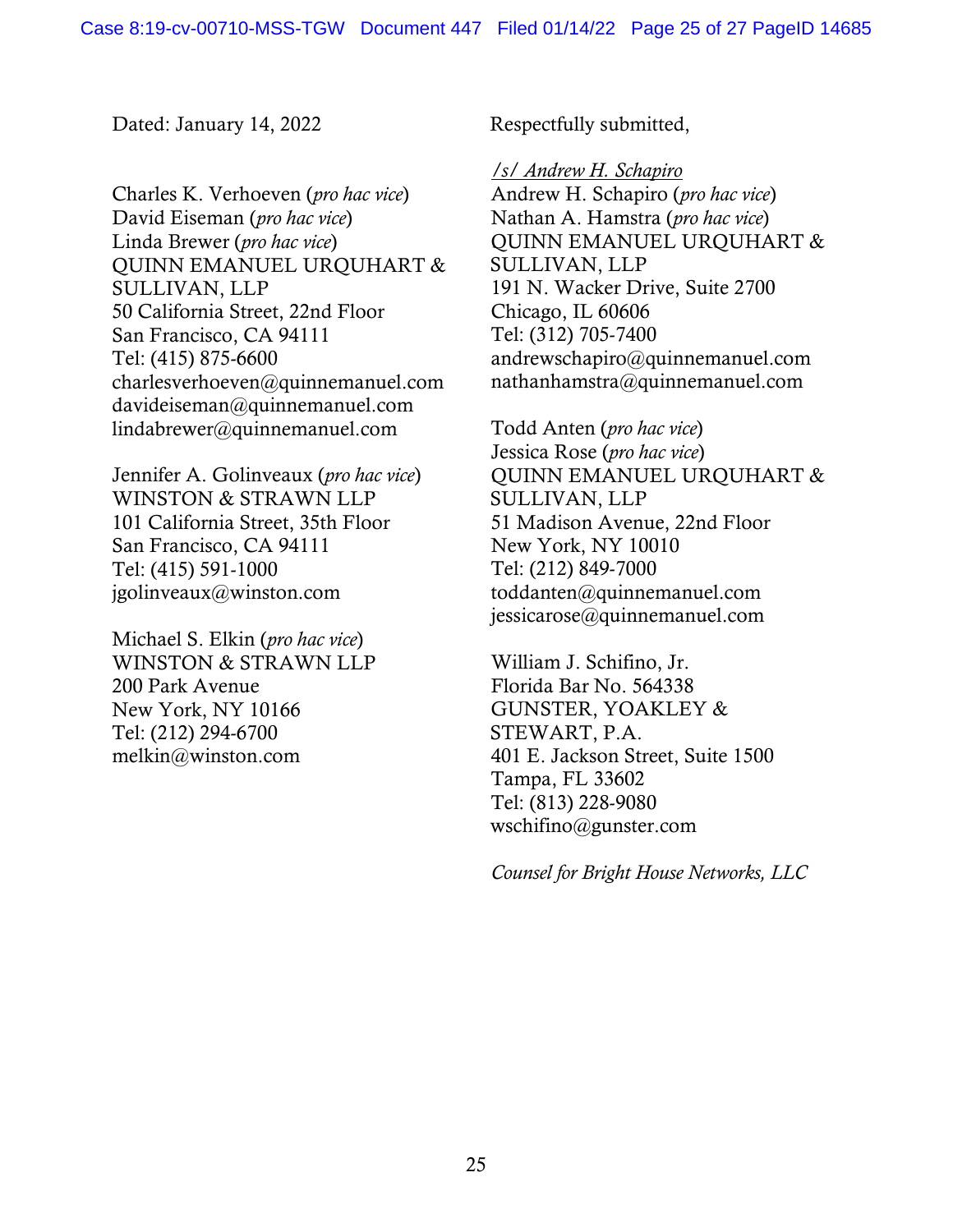# L.R. 3.01(g) CERTIFICATION OF COUNSEL

Pursuant to Local Rule 3.01(g), counsel for Bright House has conferred with counsel for Plaintiffs regarding the relief sought in this motion, and the parties do not agree on the resolution of this motion, in whole or in part. The parties conferred by telephone on January 10, 2022. Bright House then re-confirmed the impasse and that it would proceed with filing this motion via email on January 14, 2022 .

> /s/ Andrew H. Schapiro Andrew H. Schapiro